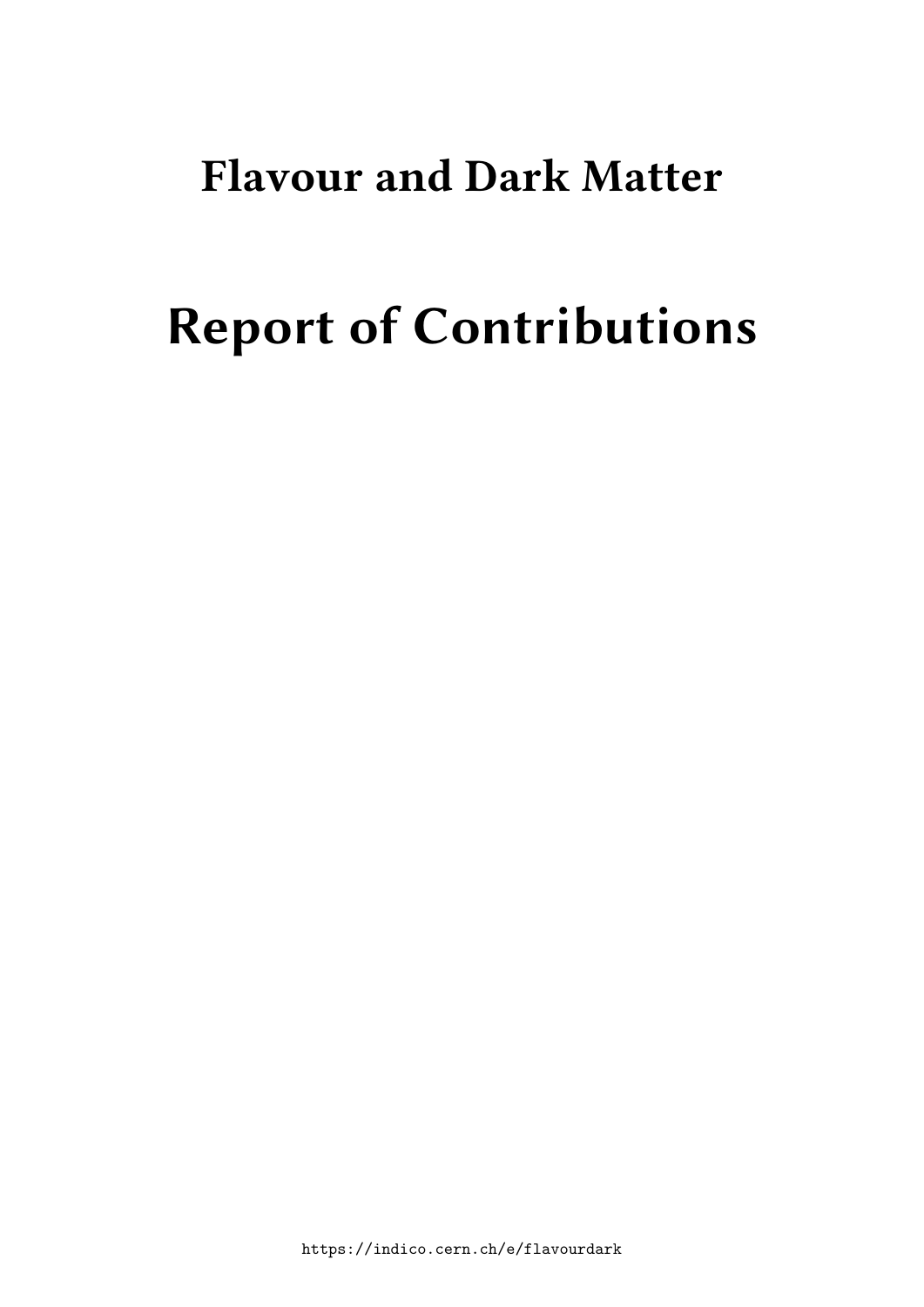Flavour and Dark … / Report of Contributions Charged LFV overview

Contribution ID: 1 Type: **not specified** 

#### **Charged LFV overview**

*Thursday, September 28, 2017 9:30 AM (30 minutes)*

**Presenter:** KOPP, Joachim (Johannes-Gutenberg-Universitaet Mainz (DE)) **Session Classification:** Lepton flavour violation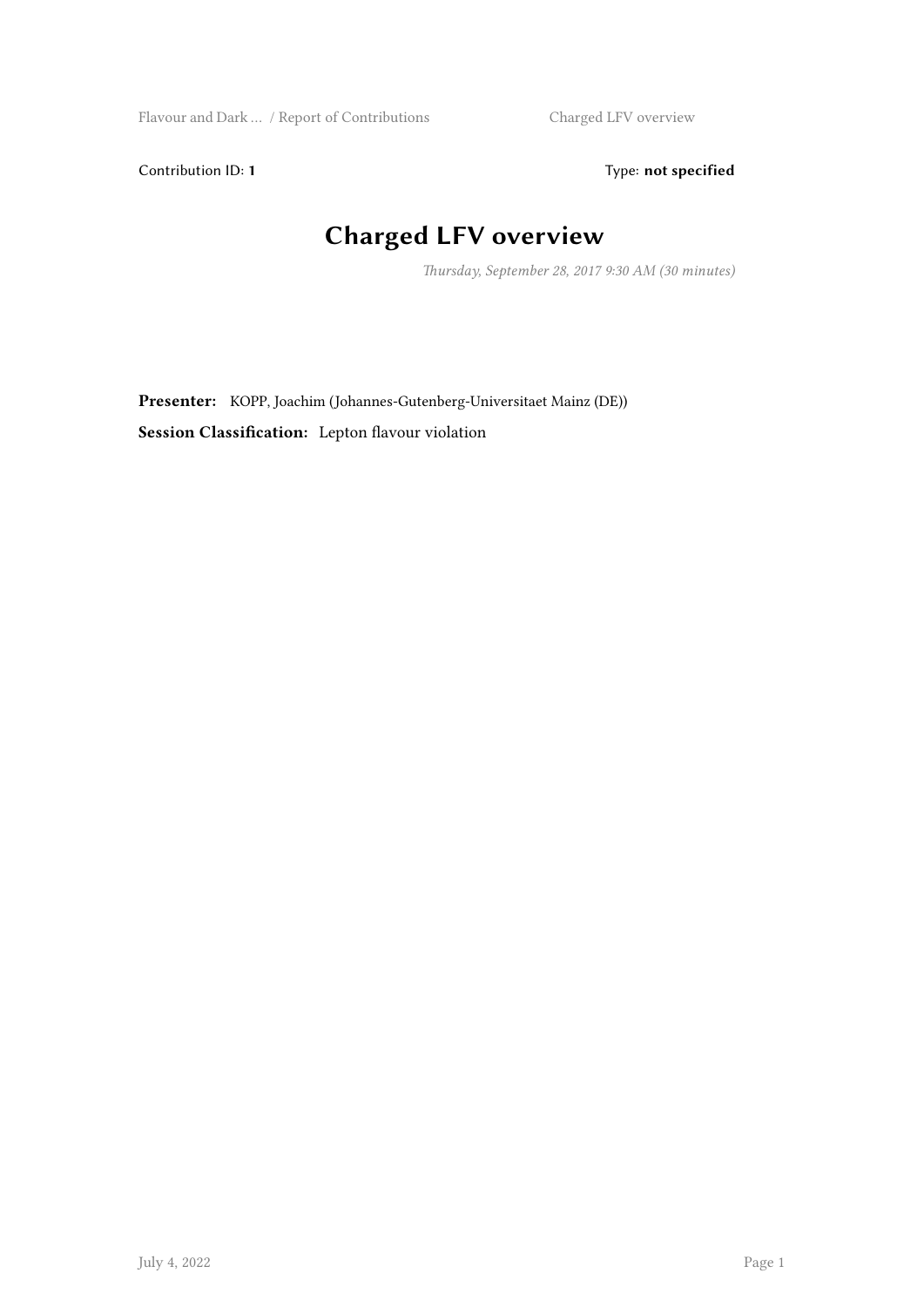Flavour and Dark … / Report of Contributions DM at mu3e

Contribution ID: 2 Type: **not specified** 

#### **DM at mu3e**

*Thursday, September 28, 2017 11:30 AM (30 minutes)*

**Presenter:** SCHOENING, Andre (Ruprecht-Karls-Universitaet Heidelberg (DE)) **Session Classification:** Lepton flavour violation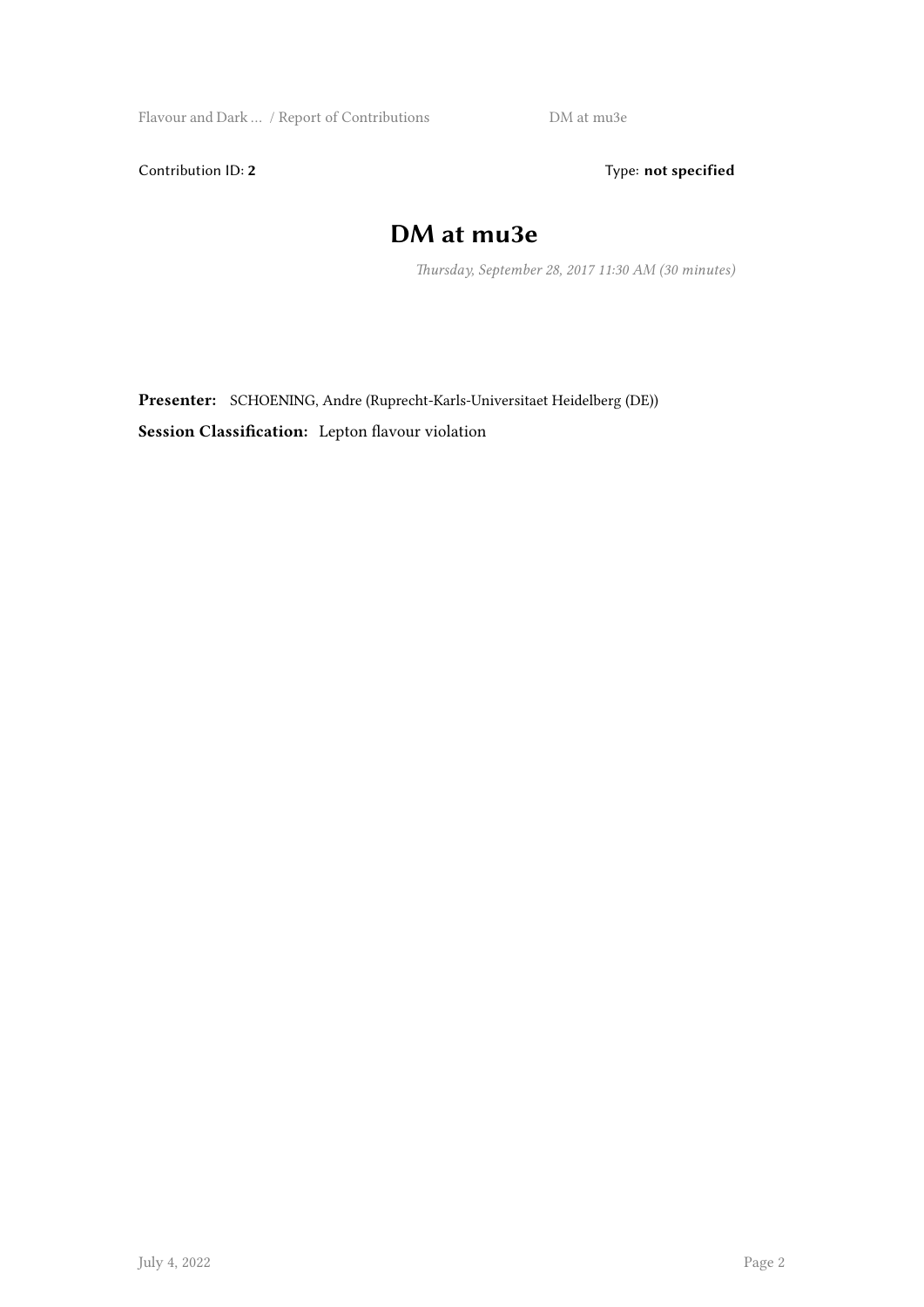Flavour and Dark … / Report of Contributions The future at NA62

Contribution ID: 3 Type: **not specified** 

#### **The future at NA62**

*Thursday, September 28, 2017 11:00 AM (30 minutes)*

**Presenter:** KHORIAULI, Gia (Johannes Gutenberg Universitaet Mainz (DE)) **Session Classification:** Lepton flavour violation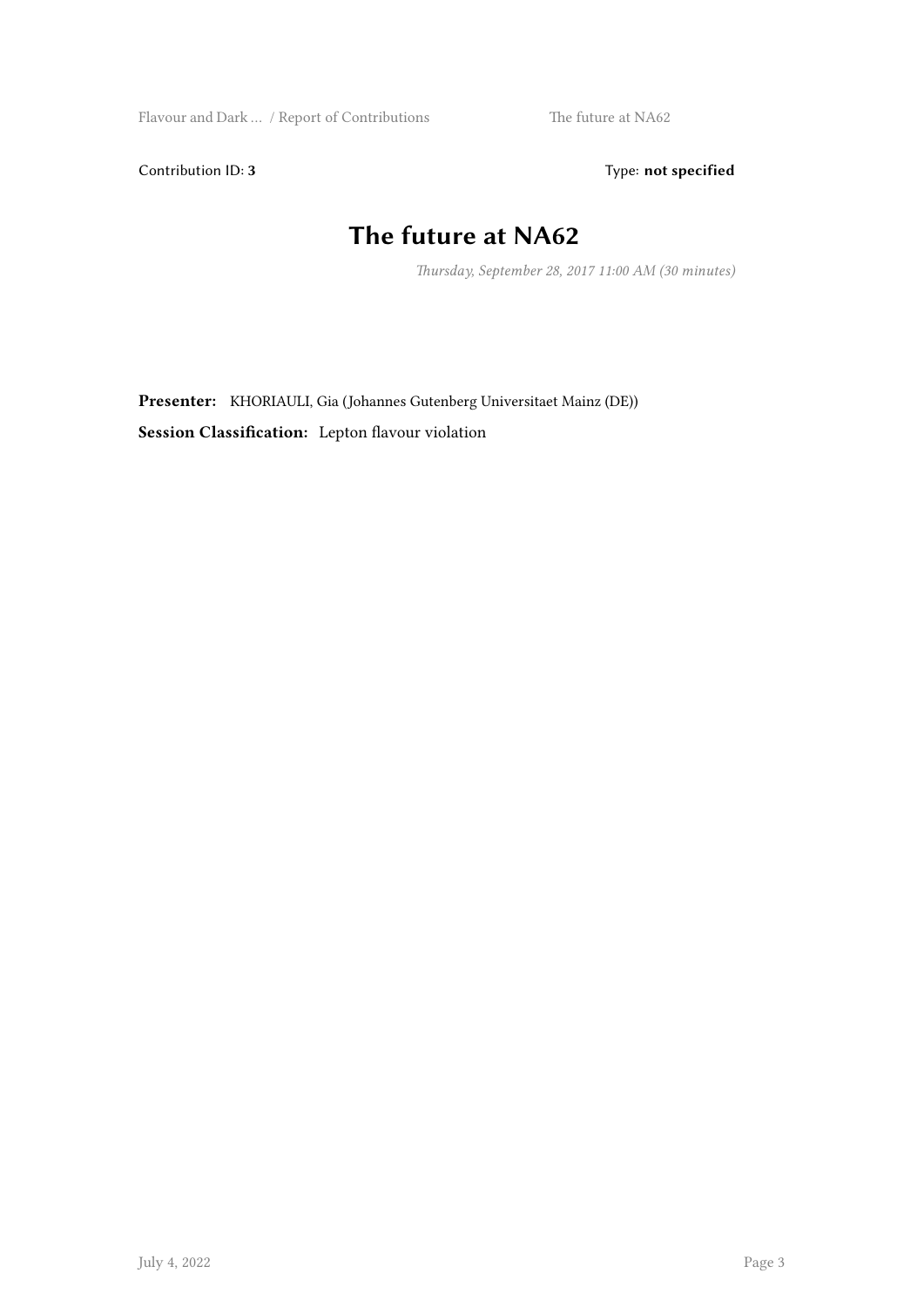Flavour and Dark … / Report of Contributions Axiflavon theory

Contribution ID: 4 Type: **not specified** 

# **Axiflavon theory**

*Tuesday, September 26, 2017 9:30 AM (30 minutes)*

**Presenter:** GOERTZ, Florian (Max-Planck-Gesellschaft (DE))

**Session Classification:** Axions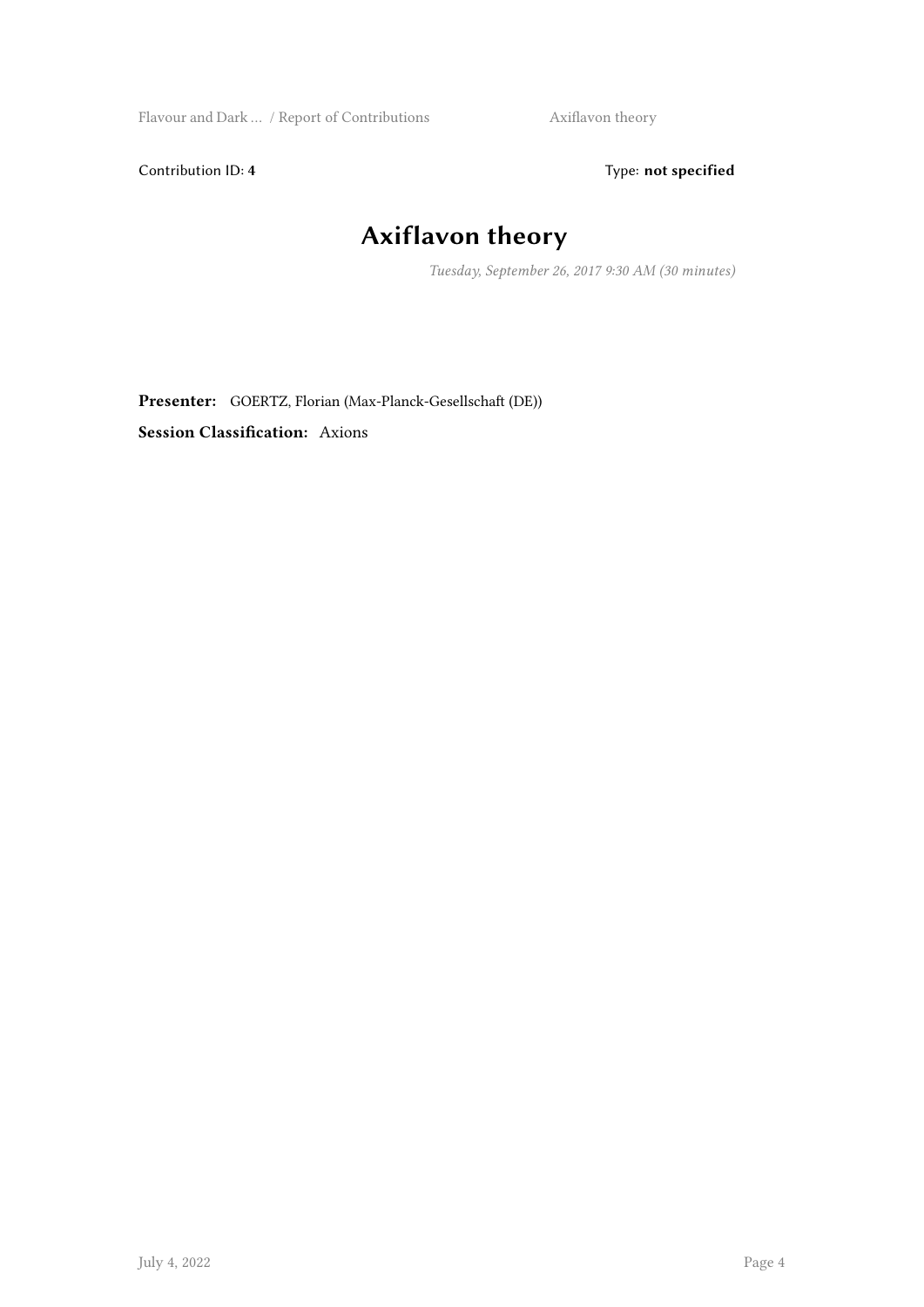Flavour and Dark … / Report of Contributions Axions beyond DFSZ/KSVZ

Contribution ID: 5 Type: **not specified** 

# **Axions beyond DFSZ/KSVZ**

*Tuesday, September 26, 2017 10:00 AM (30 minutes)*

**Presenter:** DI LUZIO, Luca **Session Classification:** Axions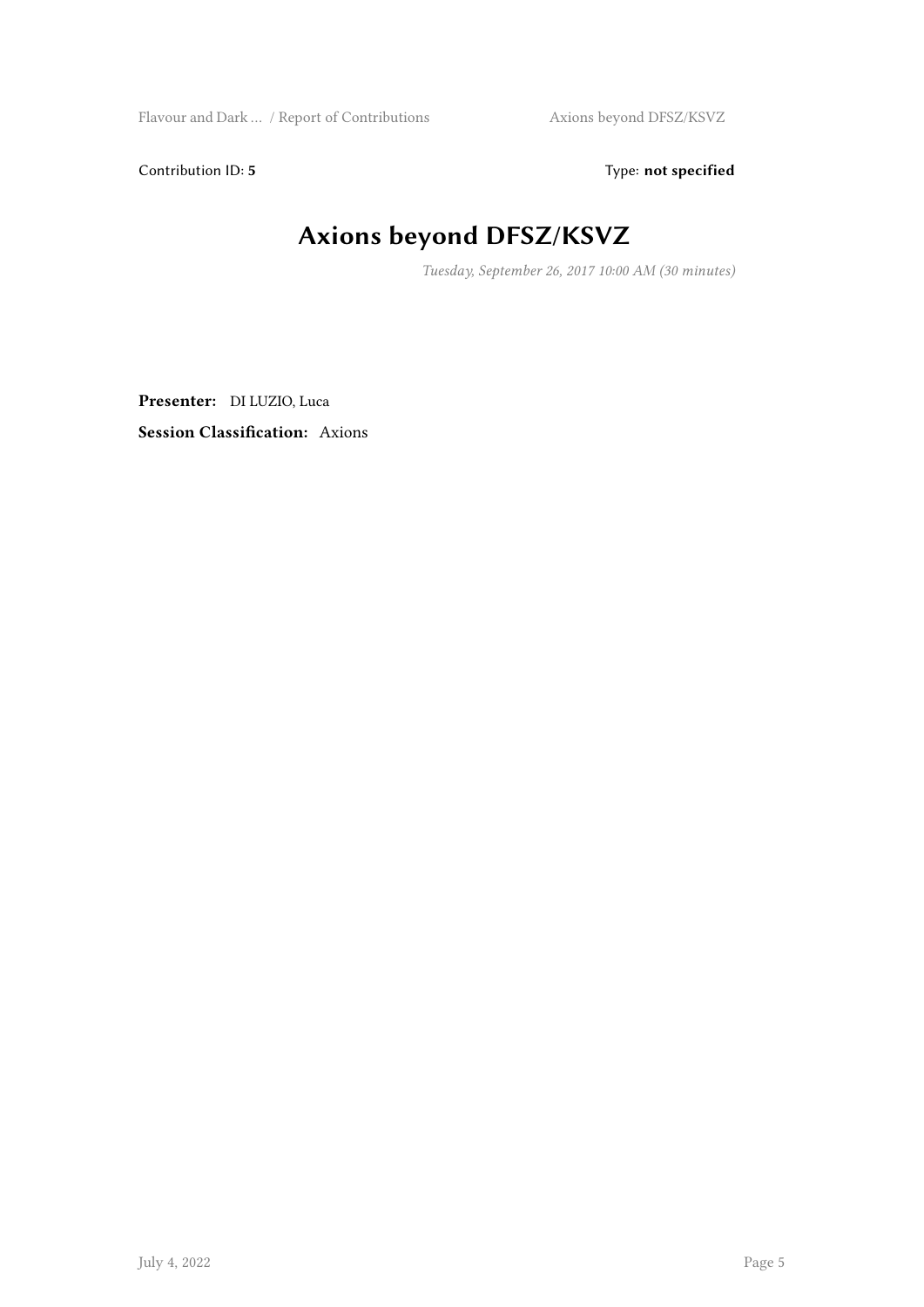Flavour and Dark … / Report of Contributions MFV with ALPs

Contribution ID: 6 Type: not specified

#### **MFV with ALPs**

*Tuesday, September 26, 2017 11:00 AM (30 minutes)*

Presenter: IM, Sang Hui (Seoul National University)

**Session Classification:** Axions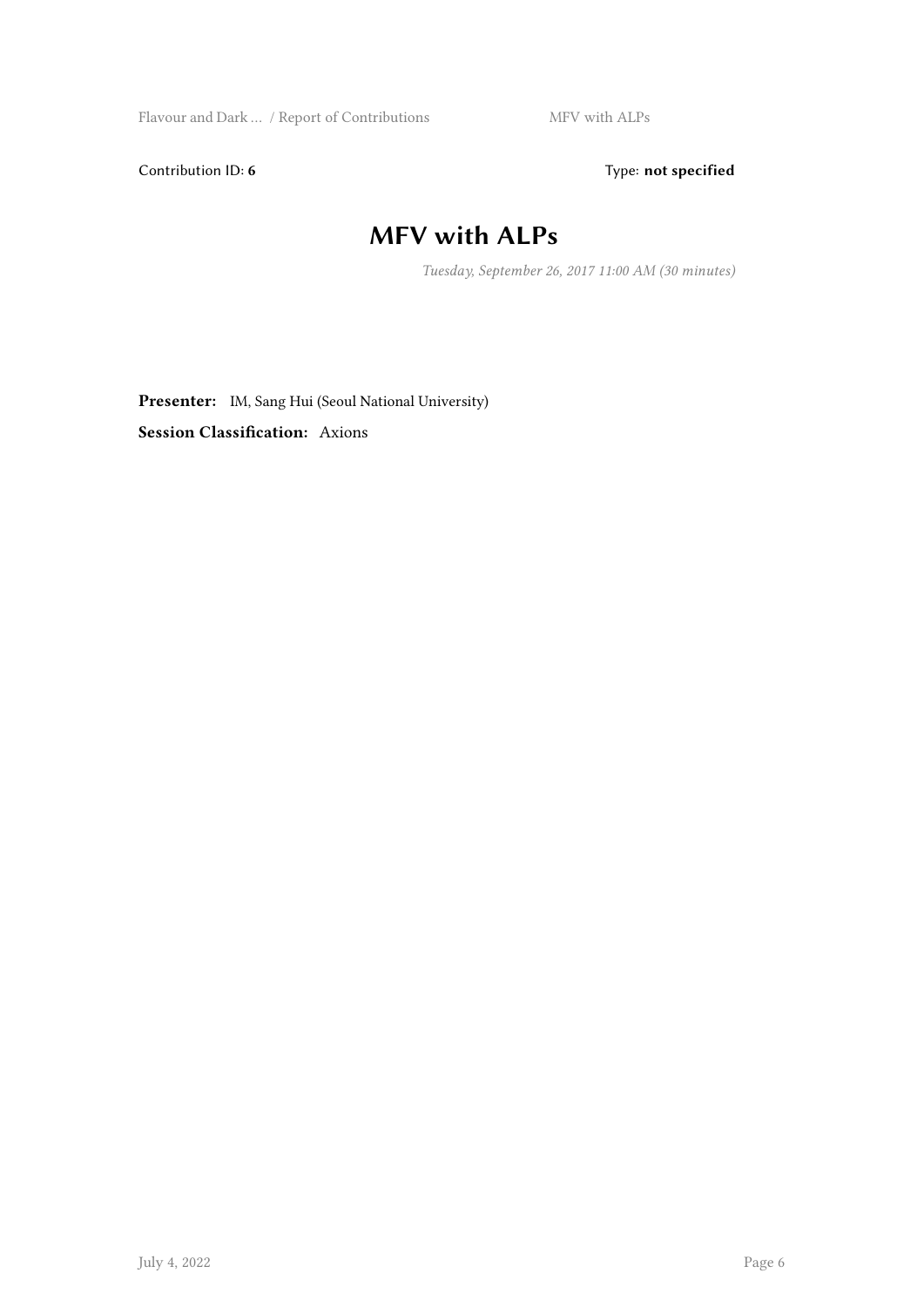Flavour and Dark ... / Report of Contributions Theory overview for sterile neutrinos

Contribution ID: 7 Type: **not specified** 

#### **Theory overview for sterile neutrinos**

*Monday, September 25, 2017 1:55 PM (30 minutes)*

**Presenter:** DREWES, Marco (Ecole Polytechnique Federale de Lausanne (EPFL)) **Session Classification:** Sterile neutrinos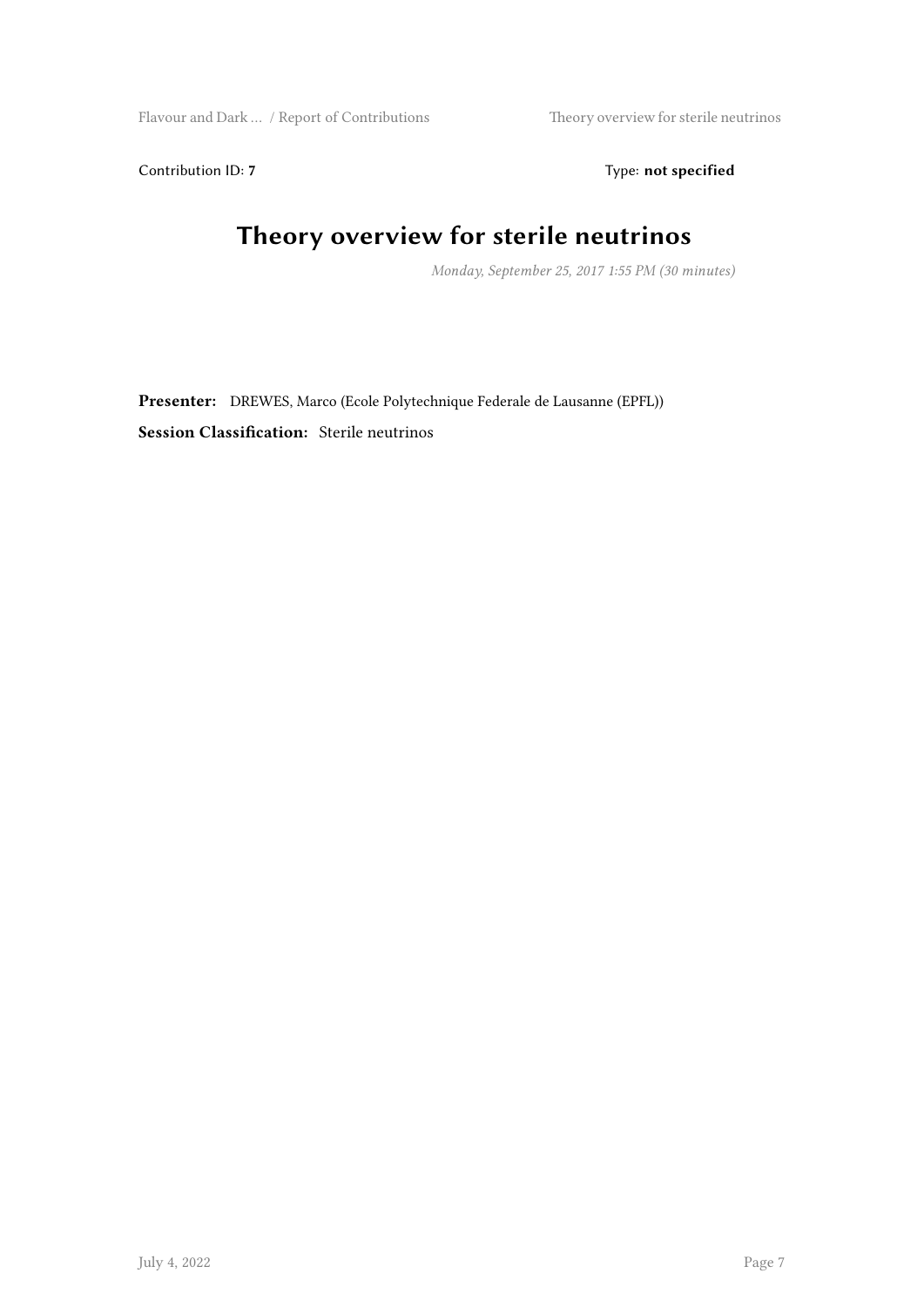${\it Flavour}$  and  ${\it Dark} \dots$  /  ${\it Report}$  of Contributions  $\hfill {\it Sterile}$  sterile neutrinos at LHCb

Contribution ID: 8 Type: not specified

#### **Sterile neutrinos at LHCb**

*Monday, September 25, 2017 2:25 PM (30 minutes)*

**Presenter:** FISCHER, Oliver (Unibas) **Session Classification:** Sterile neutrinos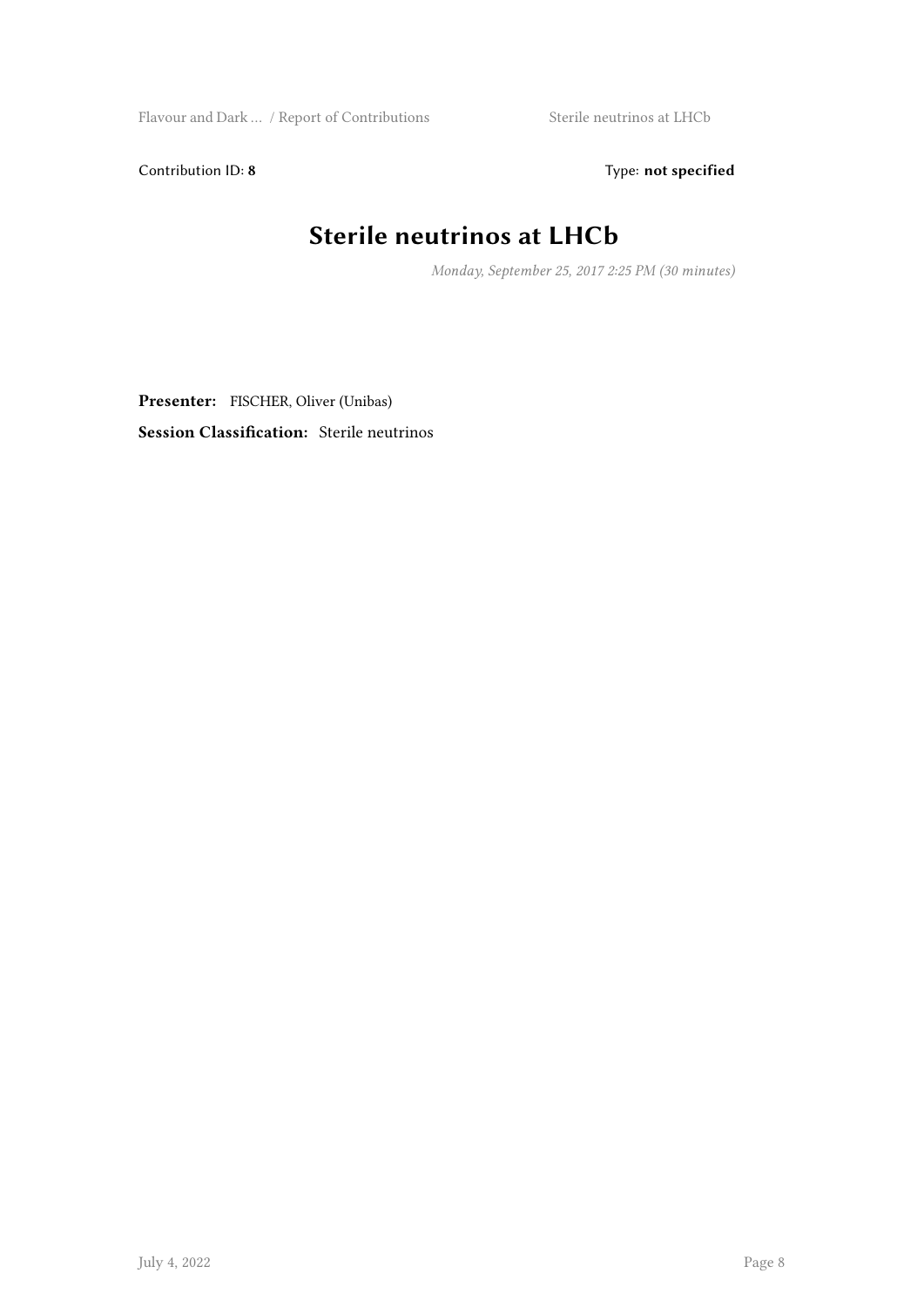Flavour and Dark … / Report of Contributions Sterile neutrinos at NA62

Contribution ID: 9 Type: **not specified** 

#### **Sterile neutrinos at NA62**

*Monday, September 25, 2017 2:55 PM (30 minutes)*

**Presenter:** PERUZZO, Letizia (Johannes Gutenberg Universitaet Mainz (DE)) **Session Classification:** Sterile neutrinos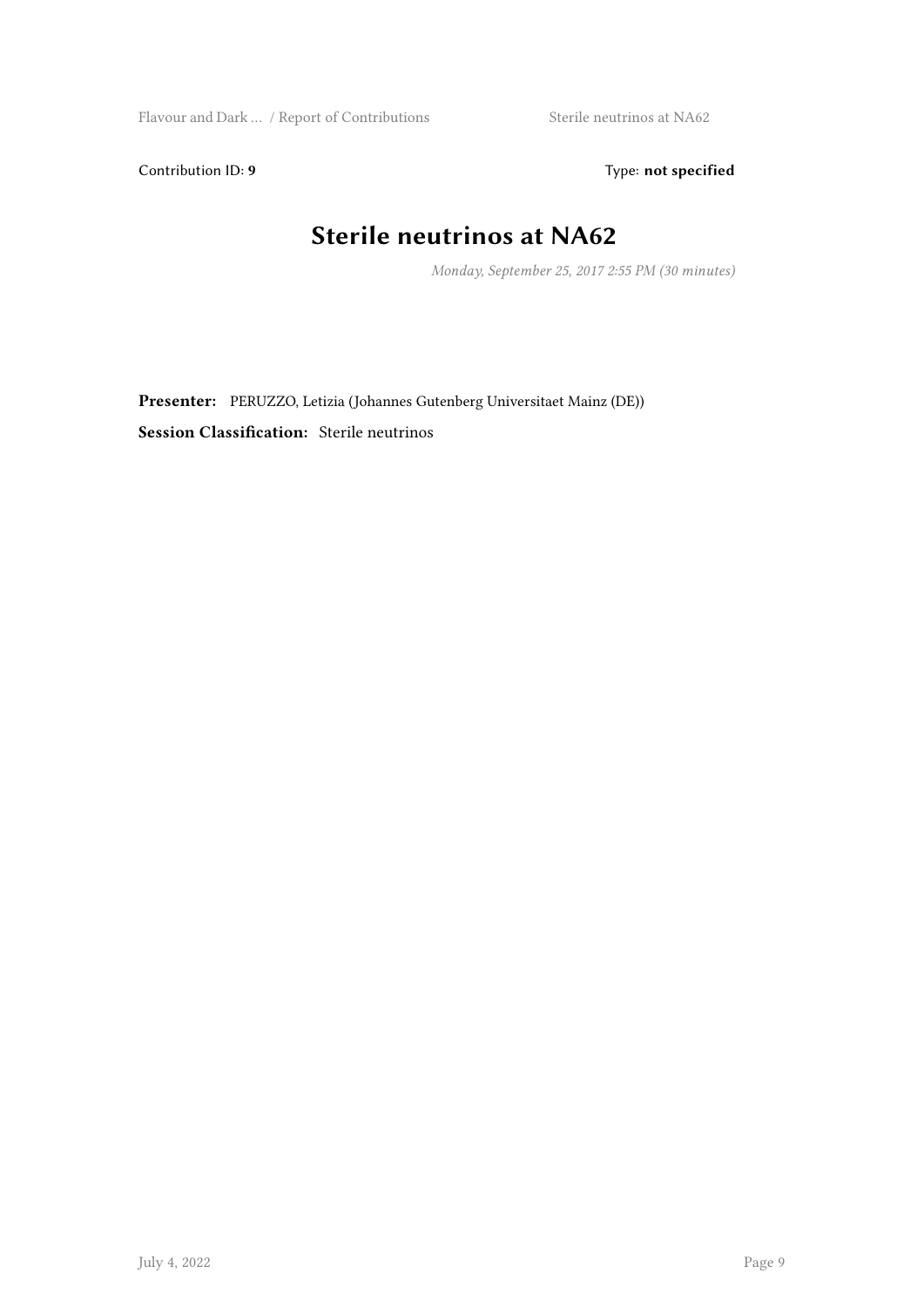Flavour and Dark … / Report of Contributions Sterile neutrinos at KATRIN and b …

Contribution ID: 10 Type: not specified

#### **Sterile neutrinos at KATRIN and beyond**

*Monday, September 25, 2017 3:55 PM (30 minutes)*

**Presenter:** MERTENS, Susanne (KIT)

**Session Classification:** Sterile neutrinos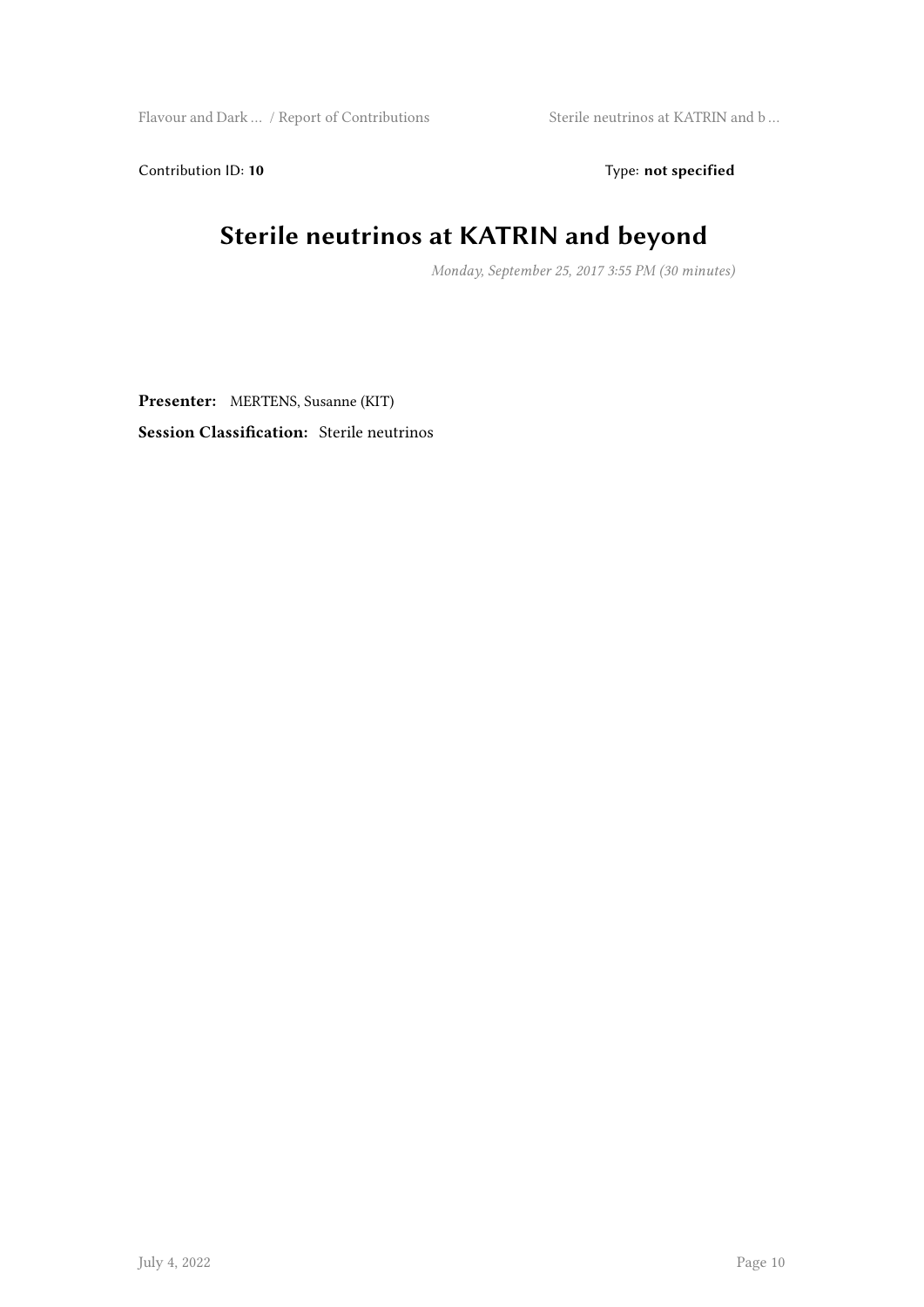Flavour and Dark … / Report of Contributions **ECHO** and beyond

Contribution ID: 11 Type: **not specified** 

#### **ECHO and beyond**

*Monday, September 25, 2017 4:25 PM (30 minutes)*

**Presenter:** GASTALDO, Loredana (Heidelberg University) **Session Classification:** Sterile neutrinos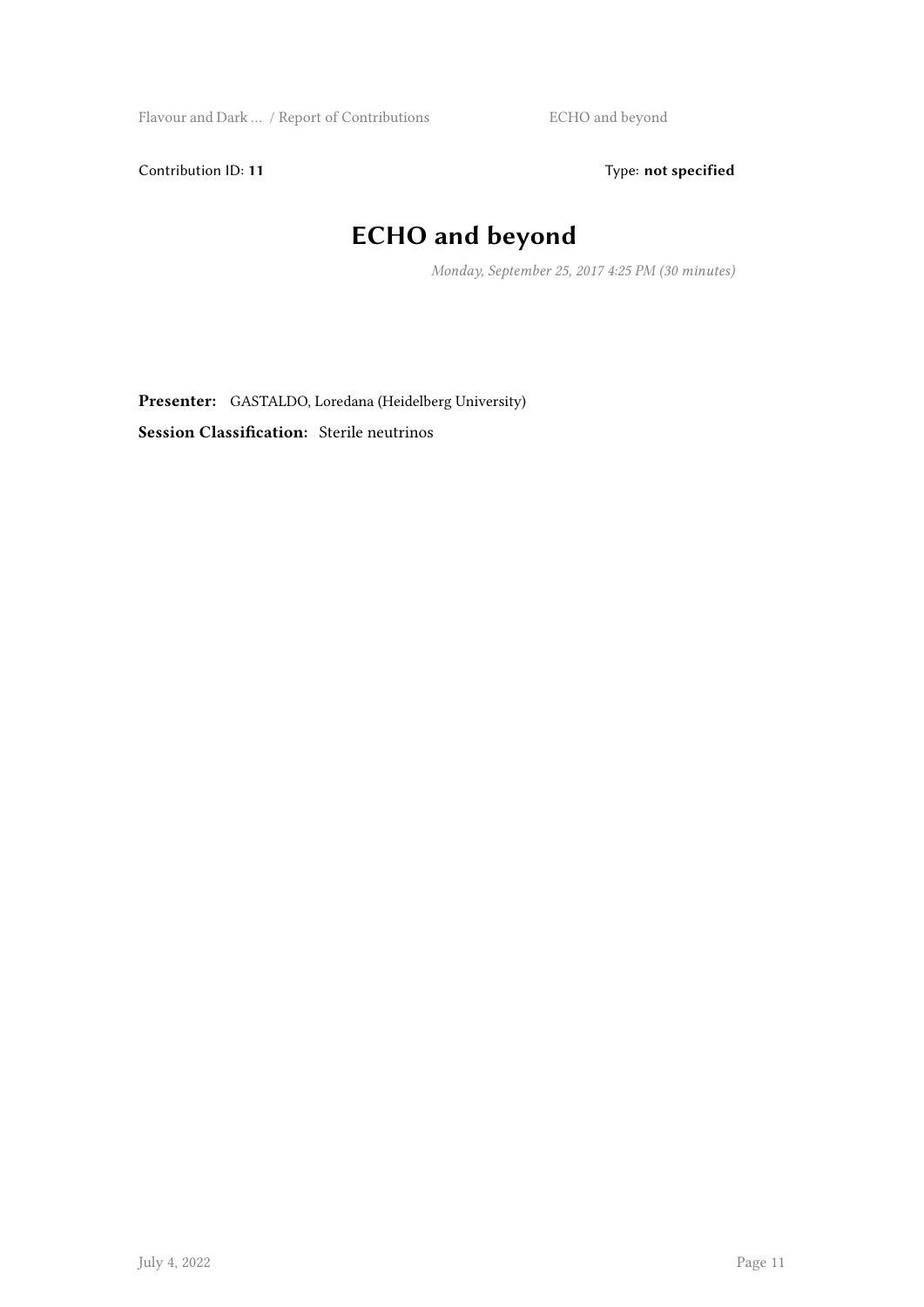Flavour and Dark … / Report of Contributions The flavour portal to dark matter

Contribution ID: 12 Type: **not specified** 

#### **The flavour portal to dark matter**

*Wednesday, September 27, 2017 9:30 AM (30 minutes)*

**Presenter:** CRIVELLIN, Andreas

**Session Classification:** Flavoured dark sector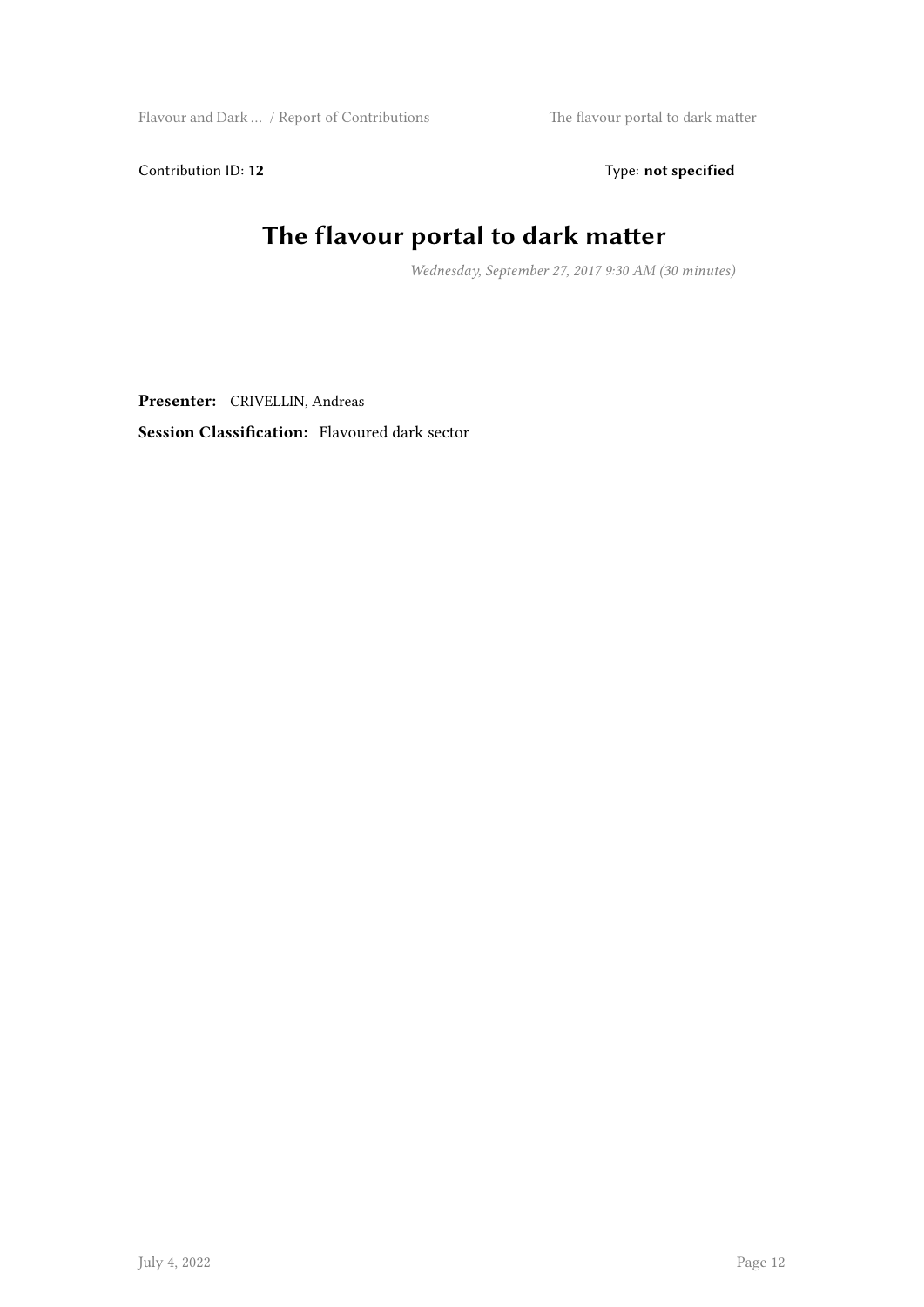Flavour and Dark ... / Report of Contributions Flavoured dark matter

Contribution ID: 13 Type: **not specified** 

#### **Flavoured dark matter**

*Wednesday, September 27, 2017 10:00 AM (30 minutes)*

**Presenter:** VERHAAREN, Christopher (University of California, Davis) **Session Classification:** Flavoured dark sector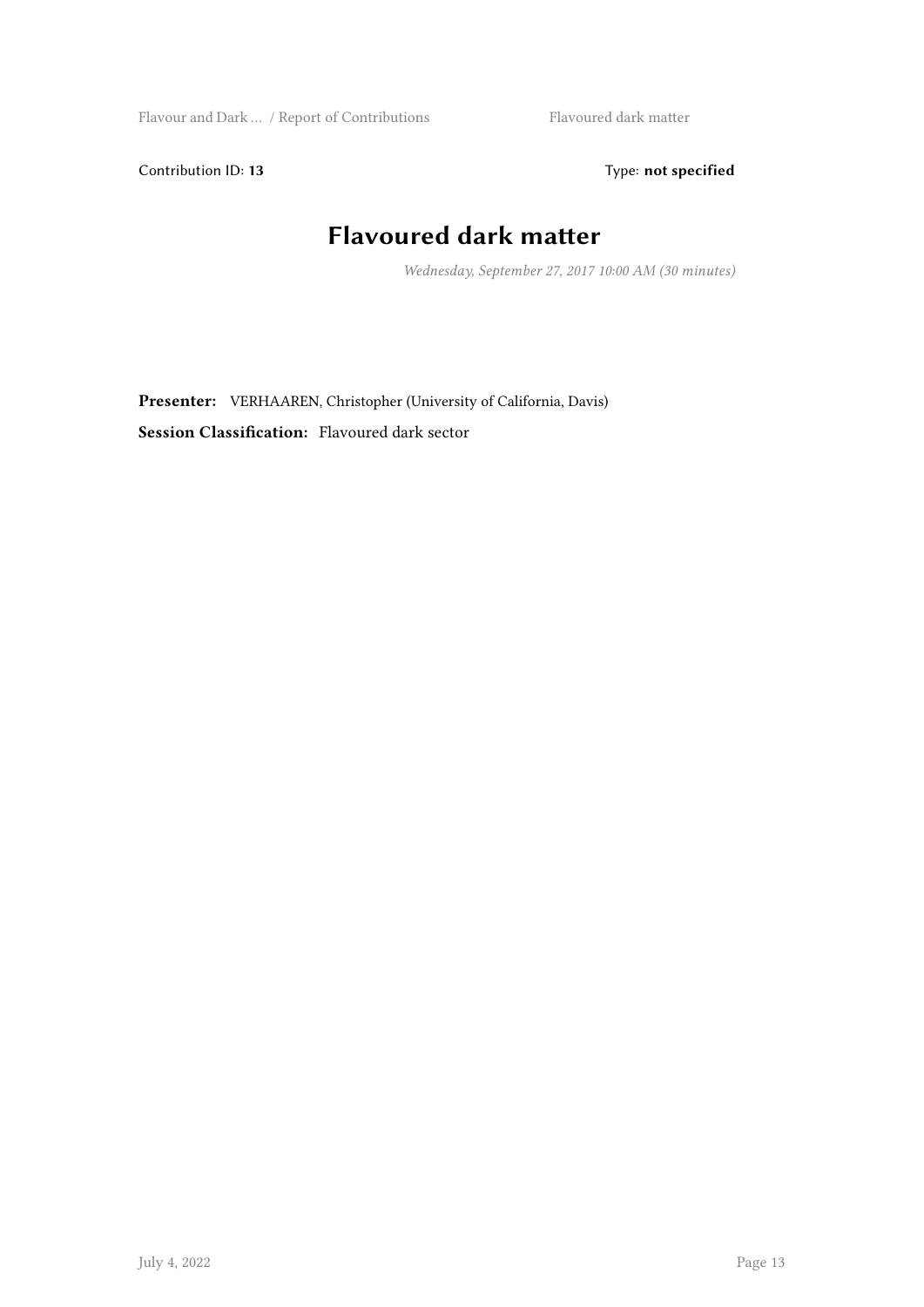Contribution ID: 14 Type: **not specified** 

#### **FCNC portals to dark sector**

*Wednesday, September 27, 2017 11:00 AM (30 minutes)*

**Presenter:** SMITH, Christopher (LPSC)

**Session Classification:** Flavoured dark sector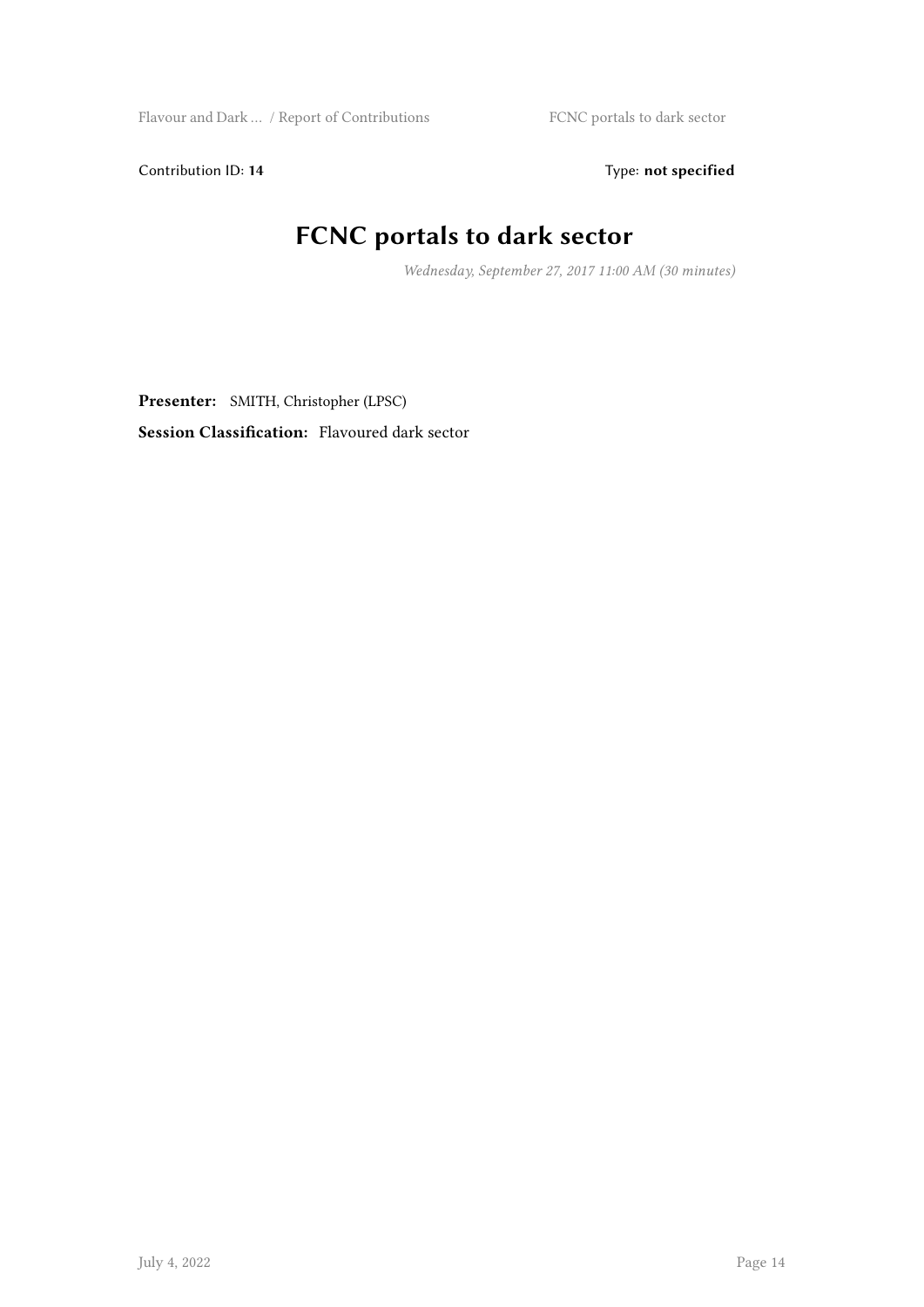Flavour and Dark … / Report of Contributions Hidden photons

Contribution ID: 15 Type: **not specified** 

#### **Hidden photons**

*Wednesday, September 27, 2017 3:30 PM (30 minutes)*

**Presenter:** FOLDENAUER, Patrick

**Session Classification:** Dark photons and Z' bosons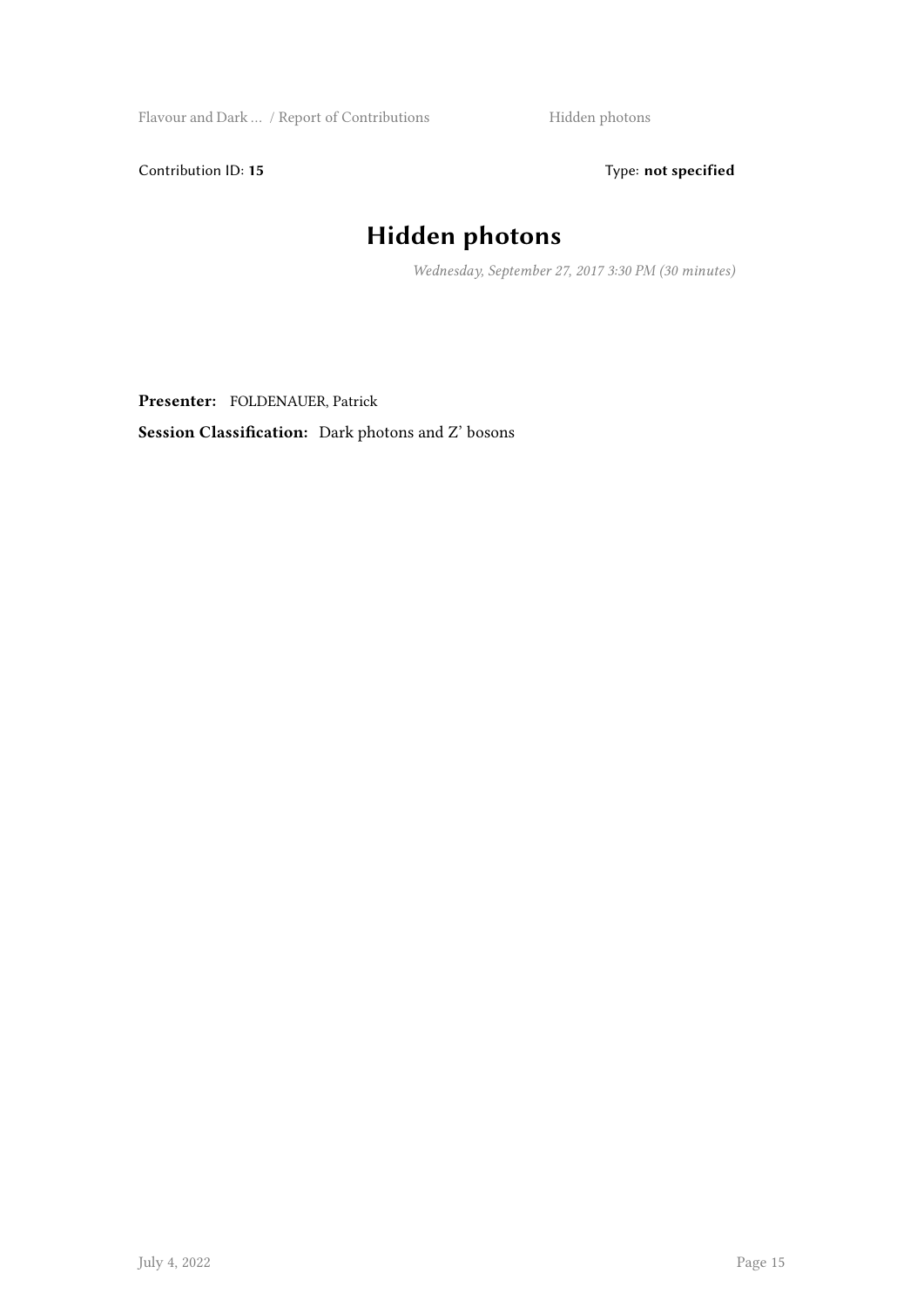Flavour and Dark … / Report of Contributions Dark photons at NA62

Contribution ID: 16 Type: not specified

#### **Dark photons at NA62**

*Wednesday, September 27, 2017 4:00 PM (30 minutes)*

**Presenter:** KHORIAULI, Gia (Johannes Gutenberg Universitaet Mainz (DE)) **Session Classification:** Dark photons and Z' bosons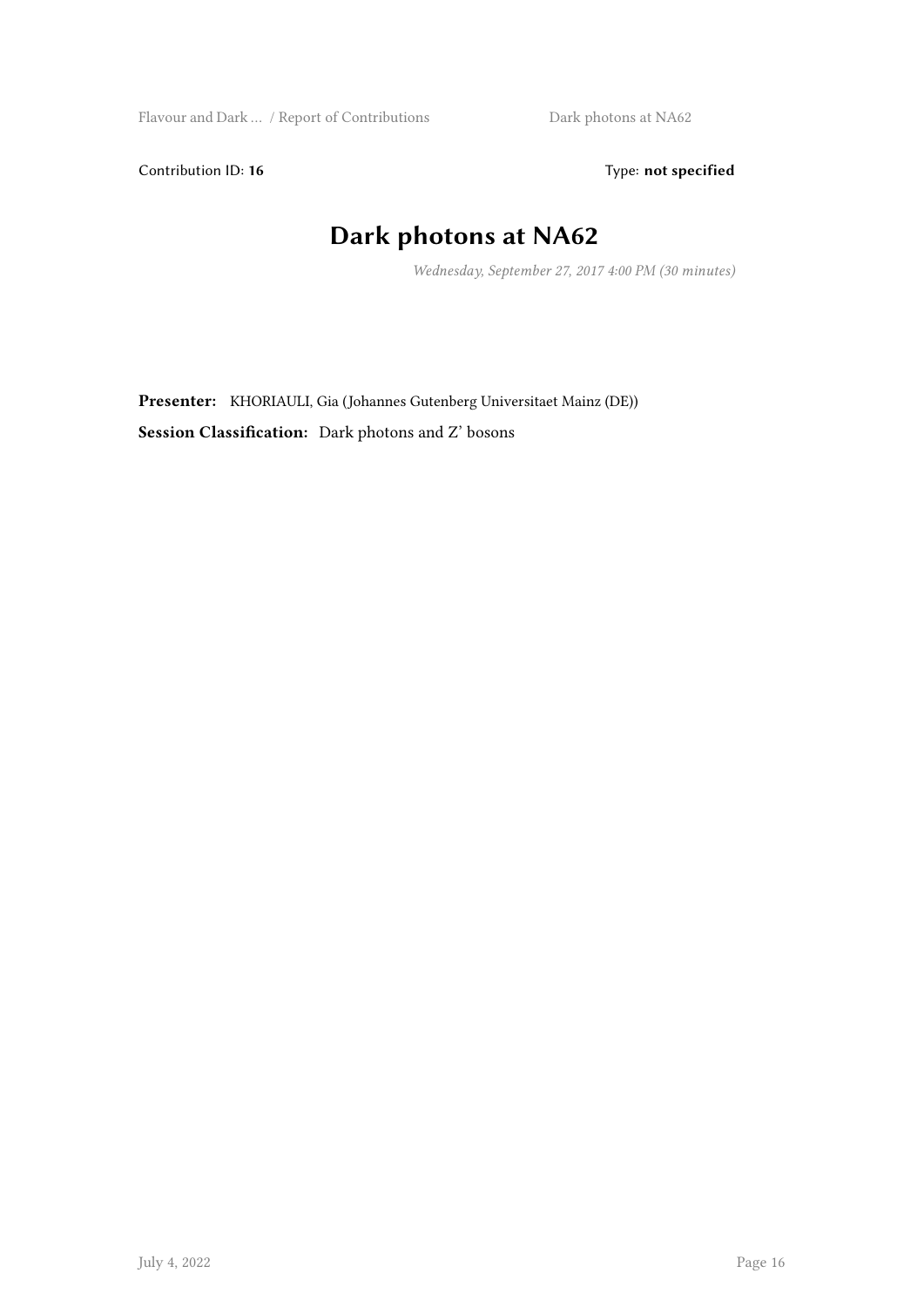Contribution ID: 17 Type: **not specified** 

#### **Chiral effective theory of dark matter direct detection**

*Wednesday, September 27, 2017 5:00 PM (30 minutes)*

**Presenter:** BISHARA, Fady (University of Oxford) **Session Classification:** Dark photons and Z' bosons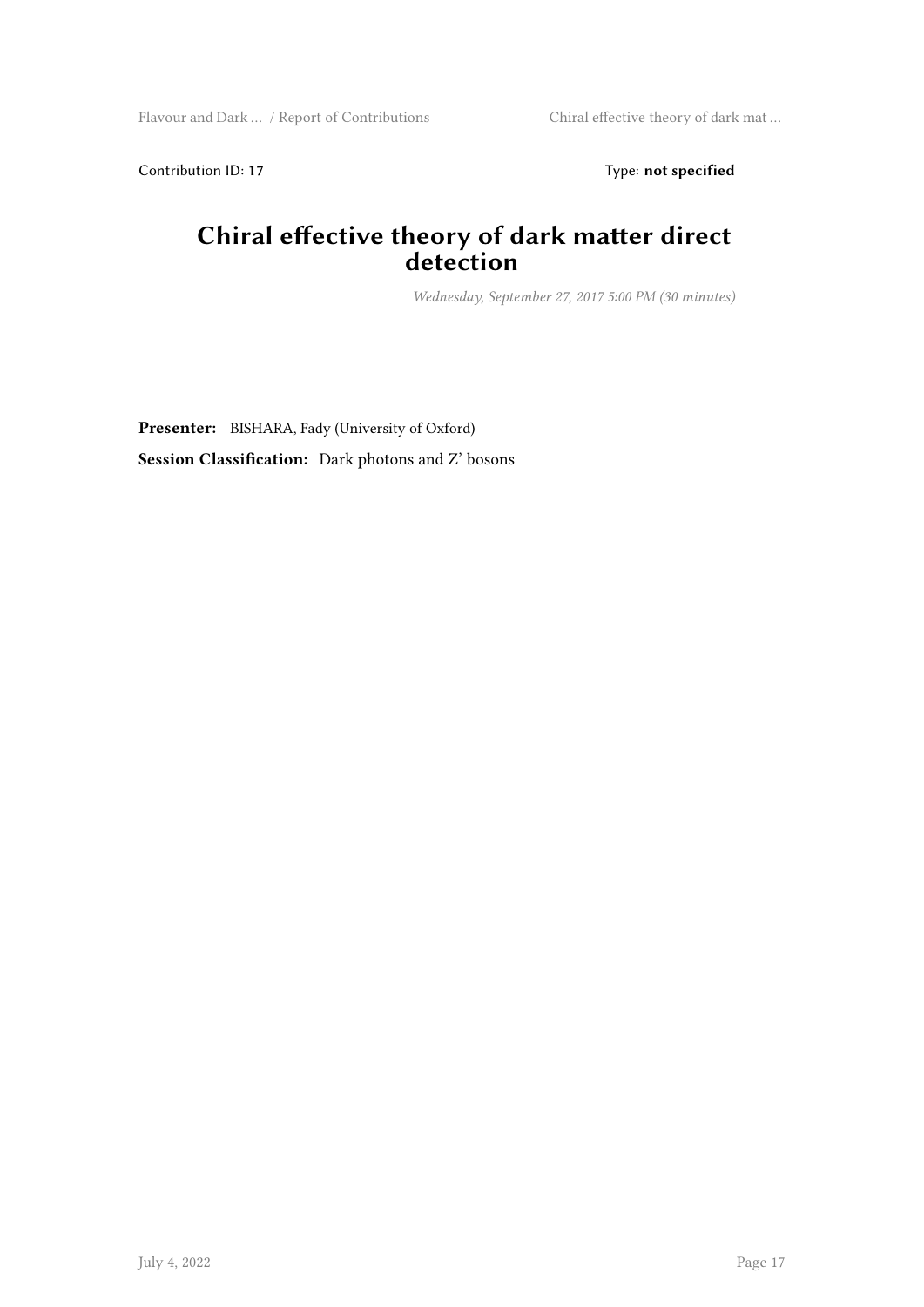Flavour and Dark … / Report of Contributions Search for Heavy Neutral Leptons …

Contribution ID: 18 Type: not specified

#### **Search for Heavy Neutral Leptons at SHiP**

*Monday, September 25, 2017 4:55 PM (30 minutes)*

**Presenter:** WURM, Michael (Johannes-Gutenberg-Universitaet Mainz (DE)) **Session Classification:** Sterile neutrinos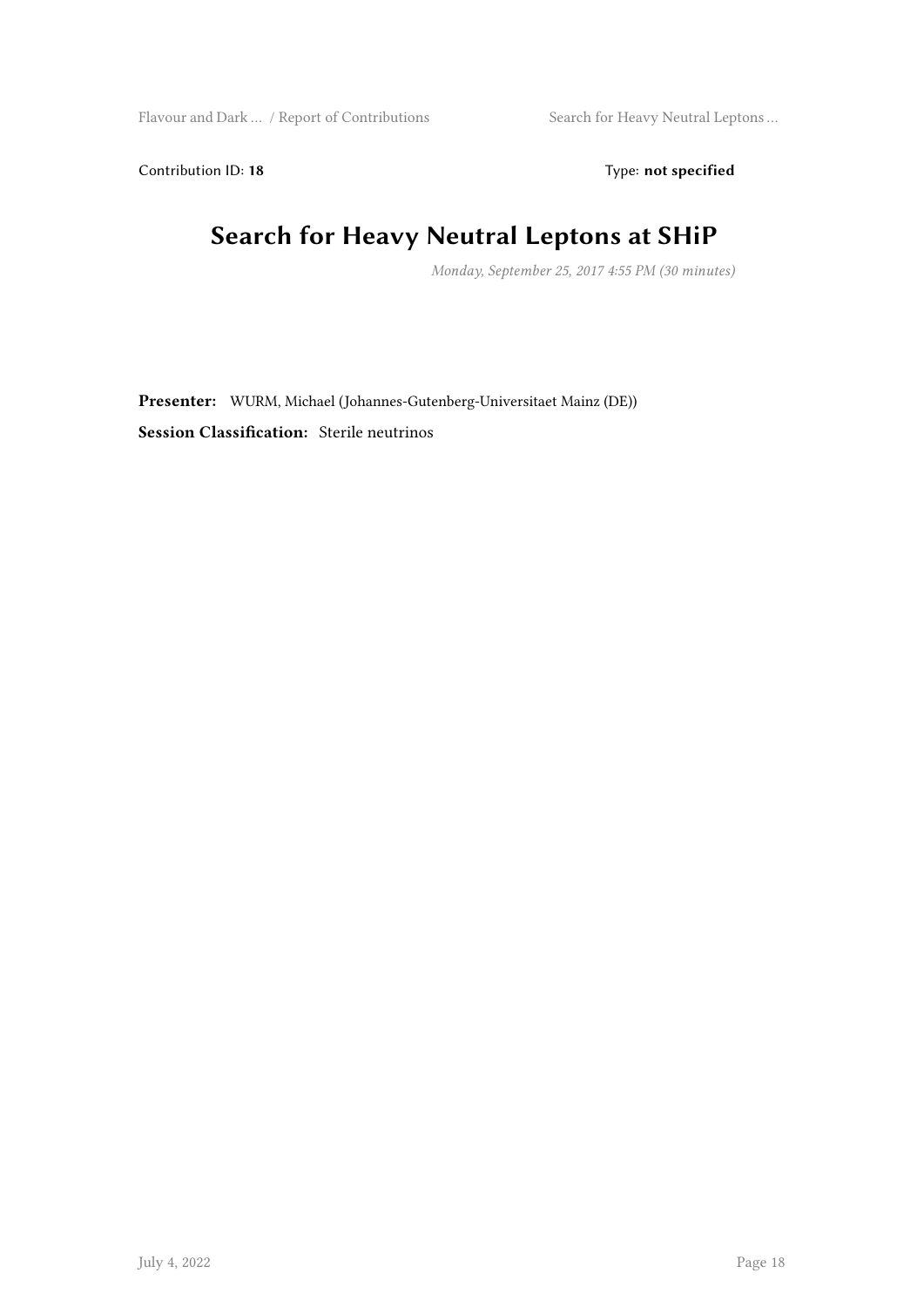Flavour and Dark ... / Report of Contributions Direct dark matter searches at LHCb

Contribution ID: 19 Type: **not specified** 

#### **Direct dark matter searches at LHCb**

*Wednesday, September 27, 2017 2:30 PM (30 minutes)*

**Presenter:** BORSATO, Martino (Universidade de Santiago de Compostela (ES)) **Session Classification:** Dark photons and Z' bosons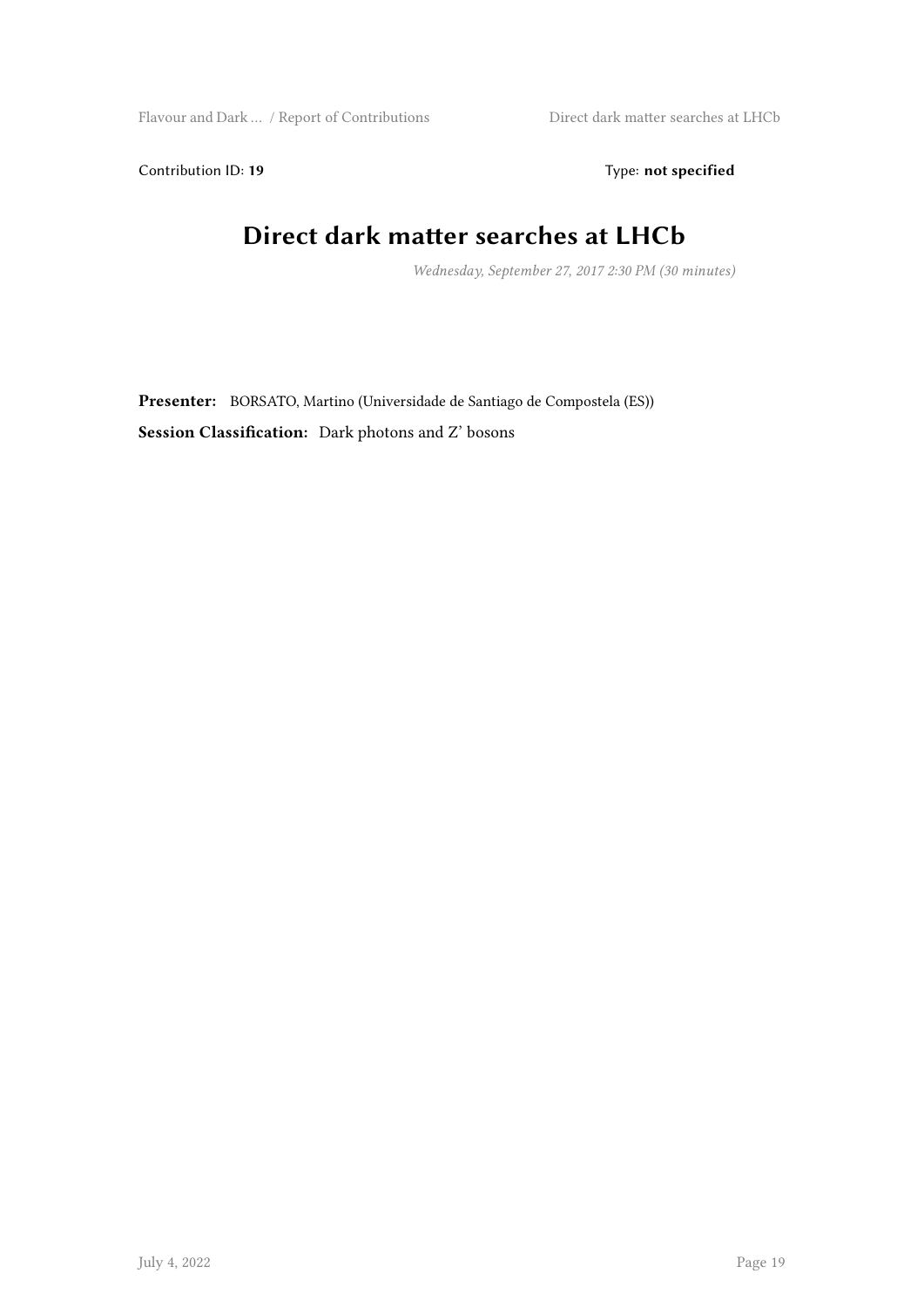Contribution ID: 20 Type: **not specified** 

#### **Lepton Flavour Violation, Majorana Neutrinos and the B anomalies at LHCb**

*Thursday, September 28, 2017 10:00 AM (30 minutes)*

**Presenter:** PATEL, Mitesh (Imperial College (GB)) **Session Classification:** Lepton flavour violation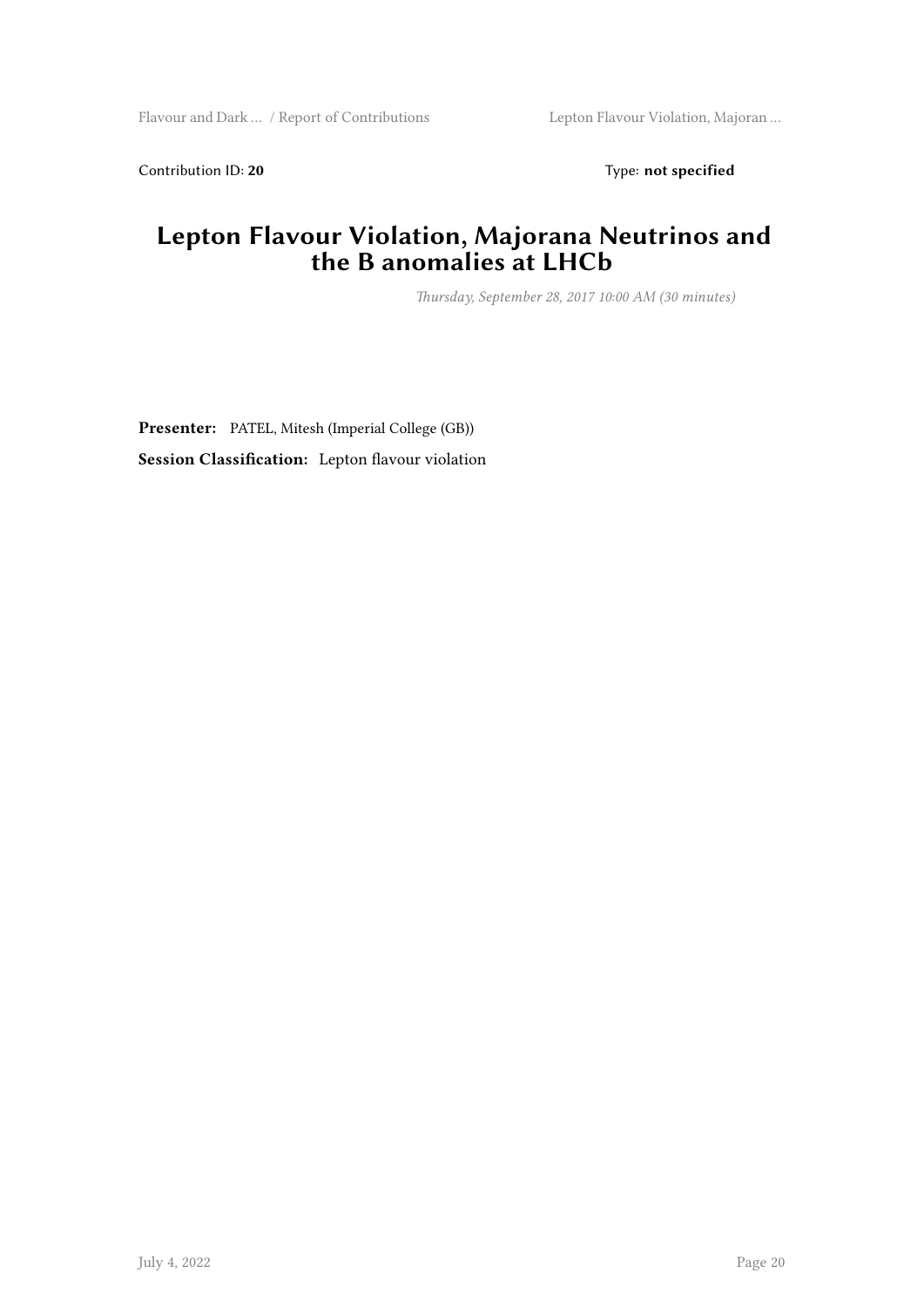Flavour and Dark … / Report of Contributions Dark Sector Searches at BaBar and …

Contribution ID: 21 Type: **not specified** 

#### **Dark Sector Searches at BaBar and Belle II**

*Wednesday, September 27, 2017 11:30 AM (30 minutes)*

**Presenter:** Dr FERBER, Torben (University Of British Columbia) **Session Classification:** Flavoured dark sector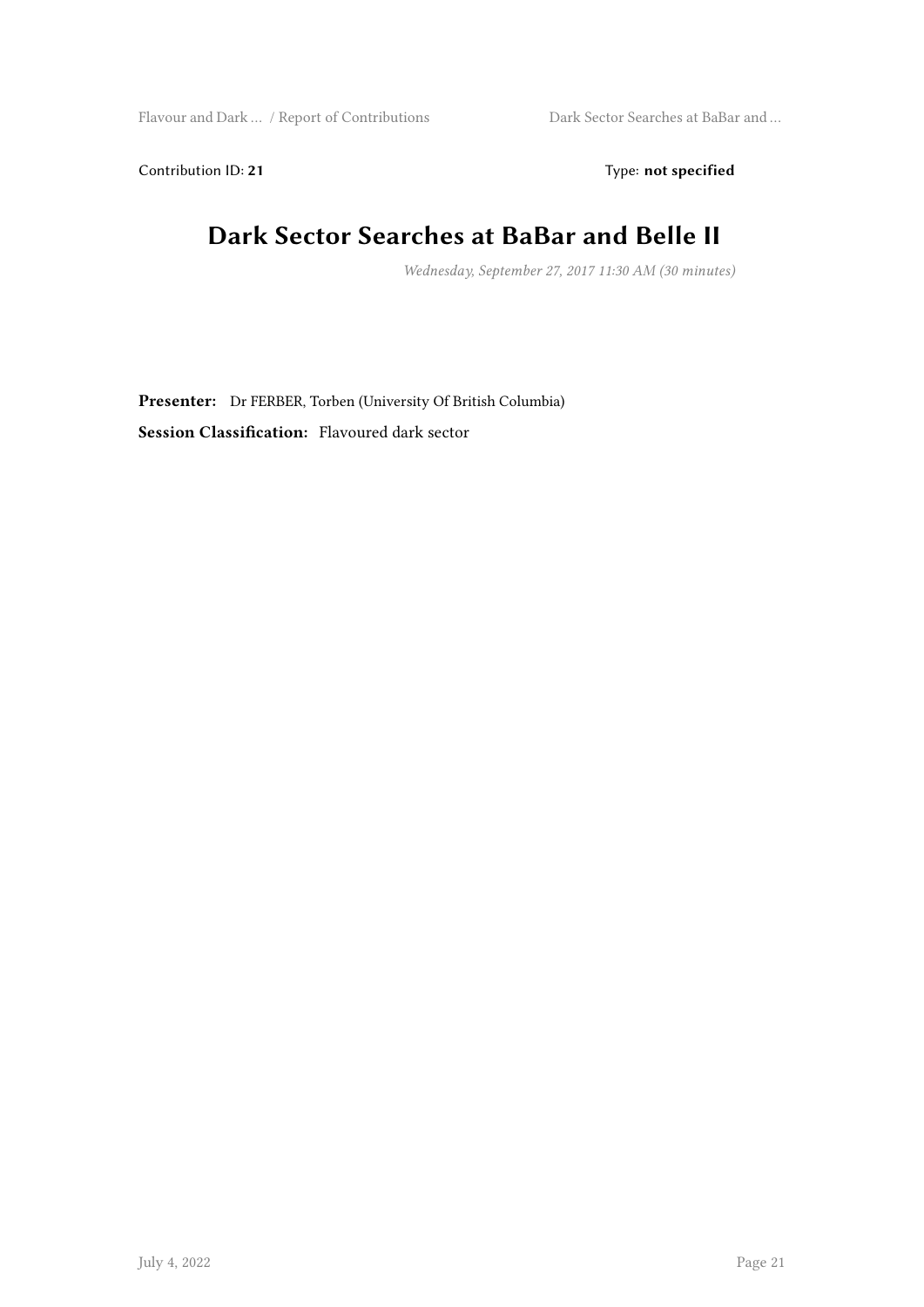Flavour and Dark … / Report of Contributions Light mediators in B decays and li …

Contribution ID: 23 Type: **not specified** 

# **Light mediators in B decays and links to DM**

*Tuesday, September 26, 2017 11:30 AM (30 minutes)*

**Presenter:** BISHARA, Fady (University of Oxford) **Session Classification:** Axions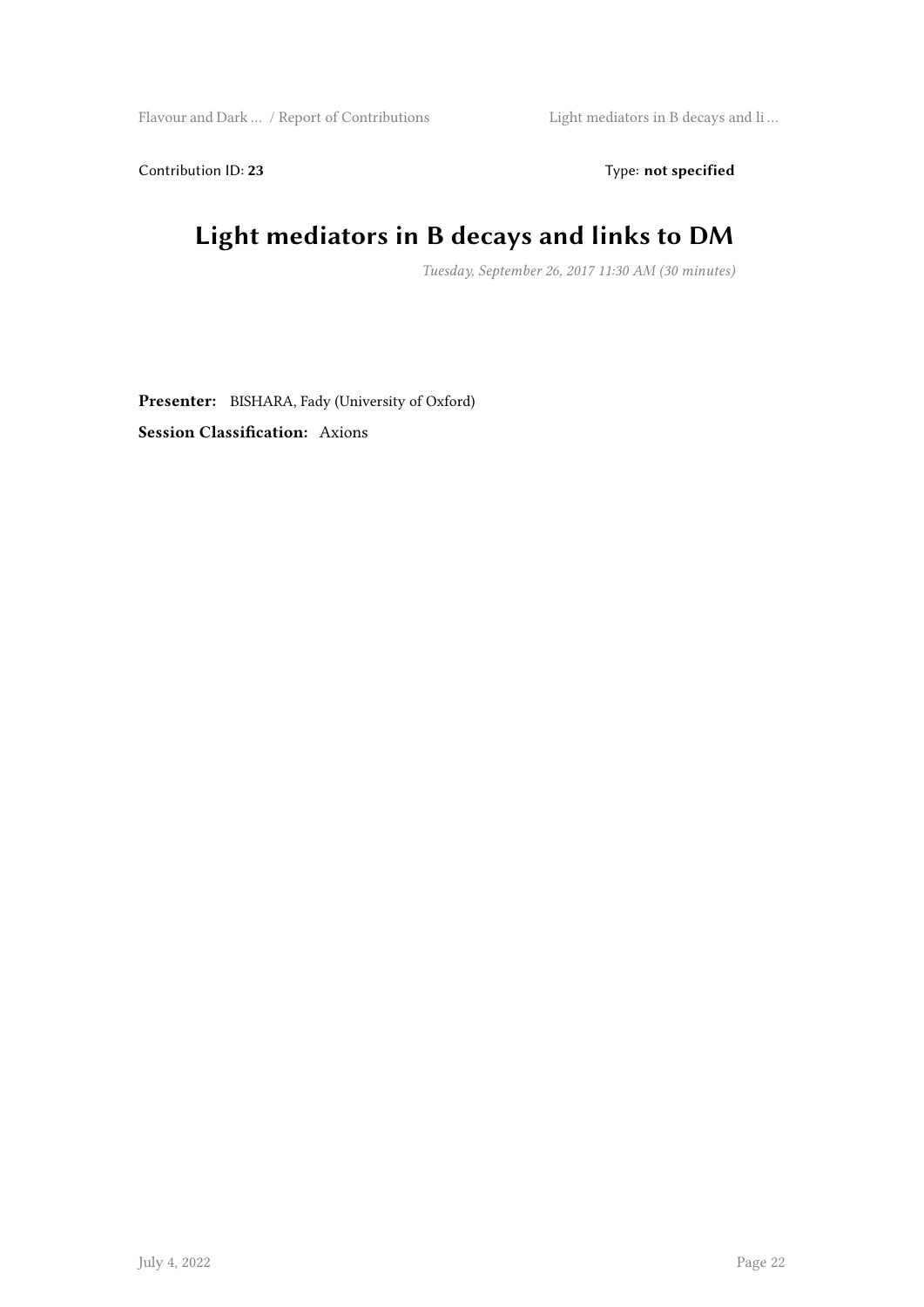Flavour and Dark … / Report of Contributions Dark matter in a 2-Higgs-doublet …

Contribution ID: 25 Type: **not specified** 

# **Dark matter in a 2-Higgs-doublet model**

*Wednesday, September 27, 2017 1:30 PM (30 minutes)*

**Presenter:** QUEIROZ, FARINALDO (Max Planck Institute for Nuclear Physics - Heidelberg) **Session Classification:** Dark photons and Z' bosons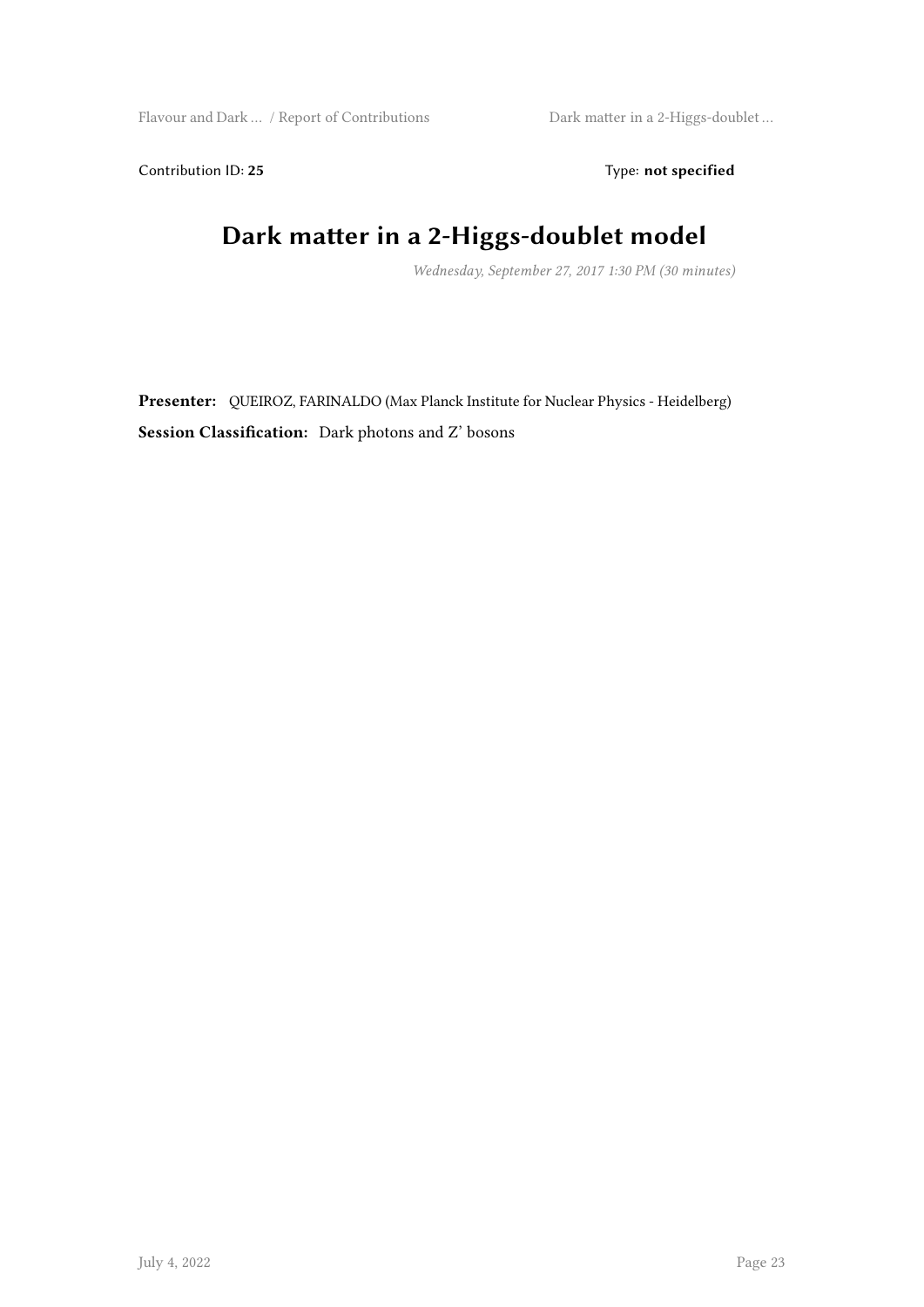Contribution ID: 26 Type: **not specified** 

#### **Explanation of the Beryllium anomaly through a dark Z'**

*Wednesday, September 27, 2017 2:00 PM (30 minutes)*

**Presenter:** DELLE ROSE, Luigi (Rutherford Appleton Lab and University of Southampton) **Session Classification:** Dark photons and Z' bosons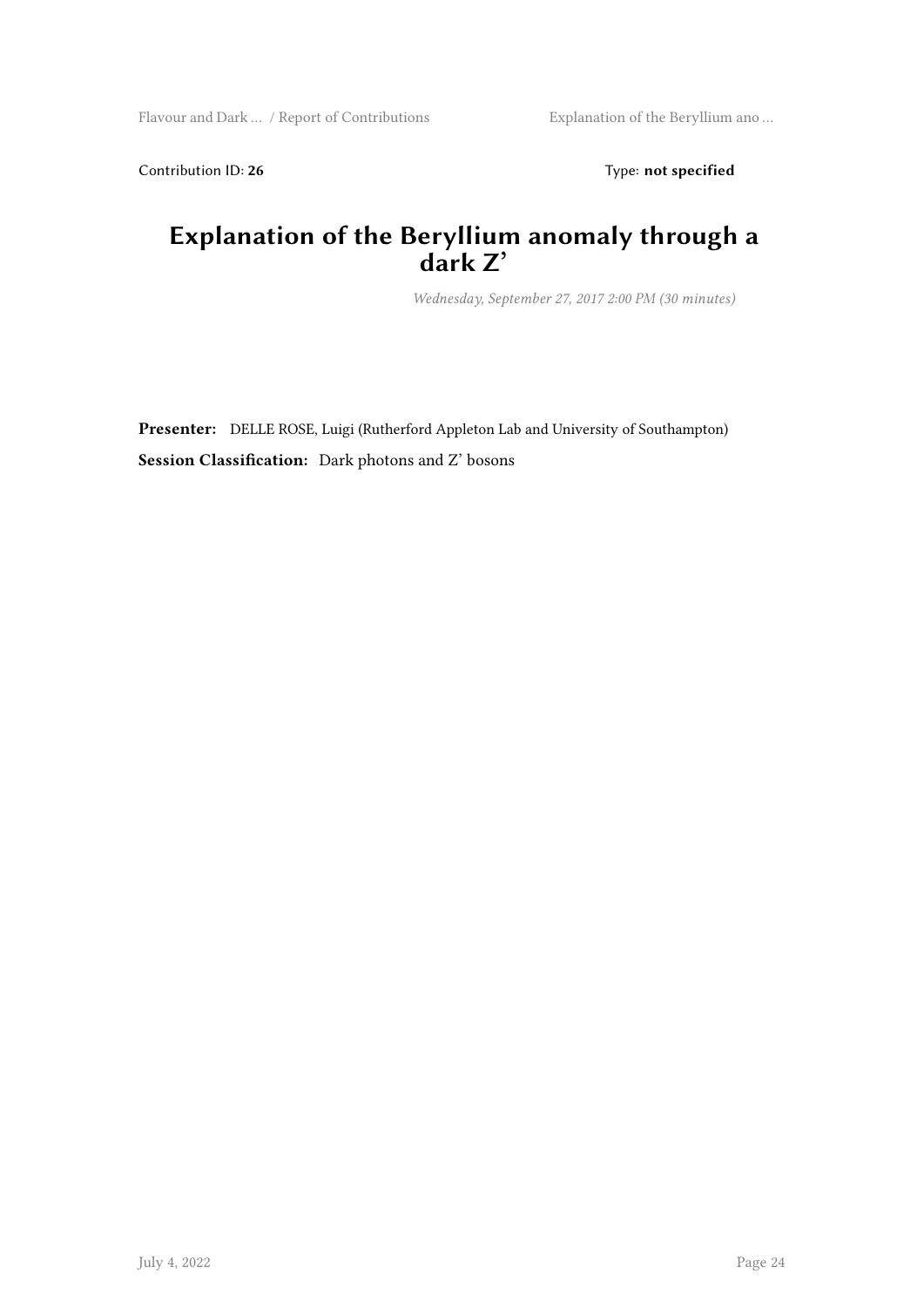Contribution ID: 27 Type: **not specified** 

#### **BBQ**

*Wednesday, September 27, 2017 7:00 PM (3 hours)*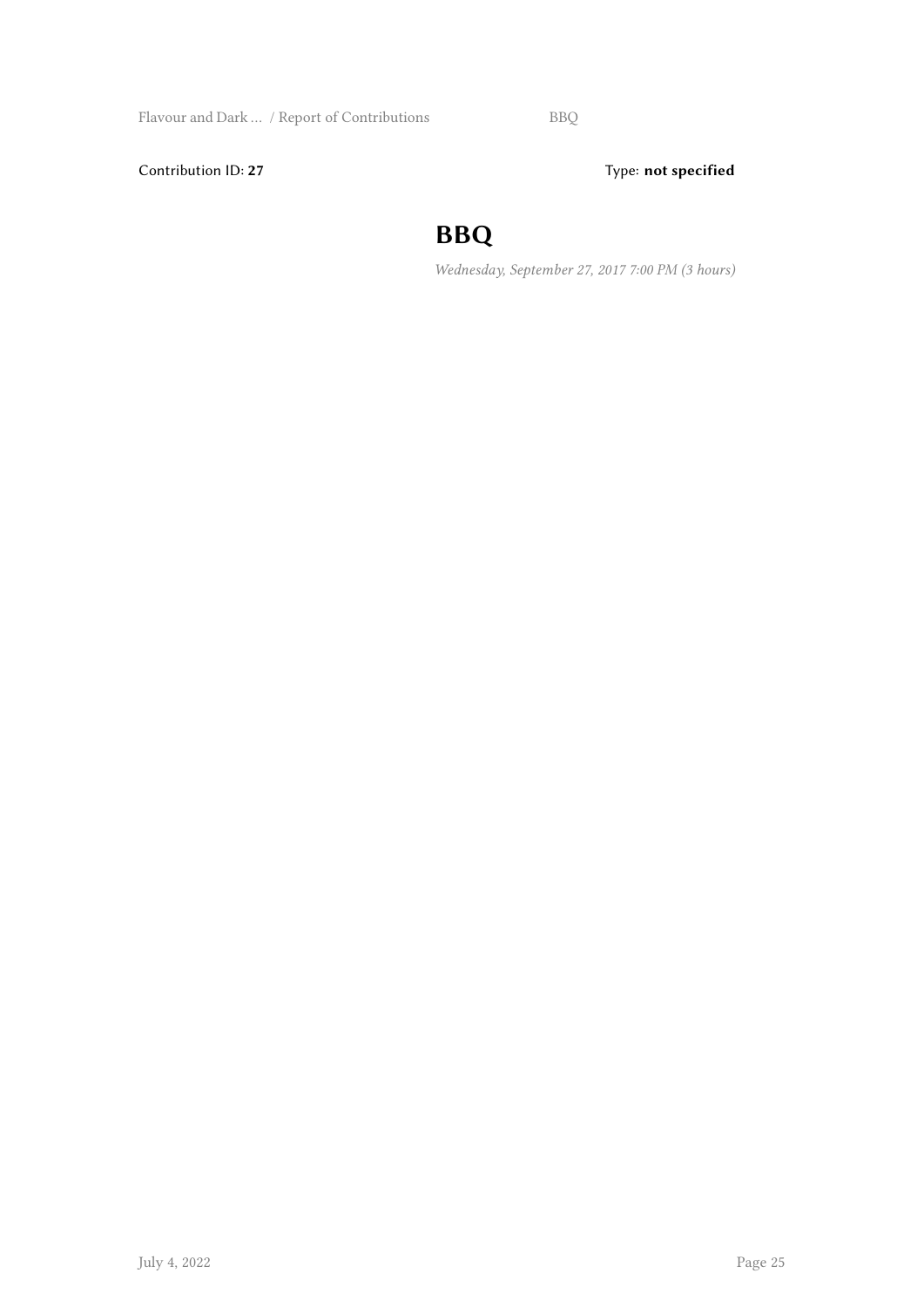Contribution ID: 28 Type: **not specified** 

#### **Dark photon search and invisible decays at BES III**

*Wednesday, September 27, 2017 4:30 PM (30 minutes)*

**Presenter:** WANG, Dayong (Peking University (CN)) **Session Classification:** Dark photons and Z' bosons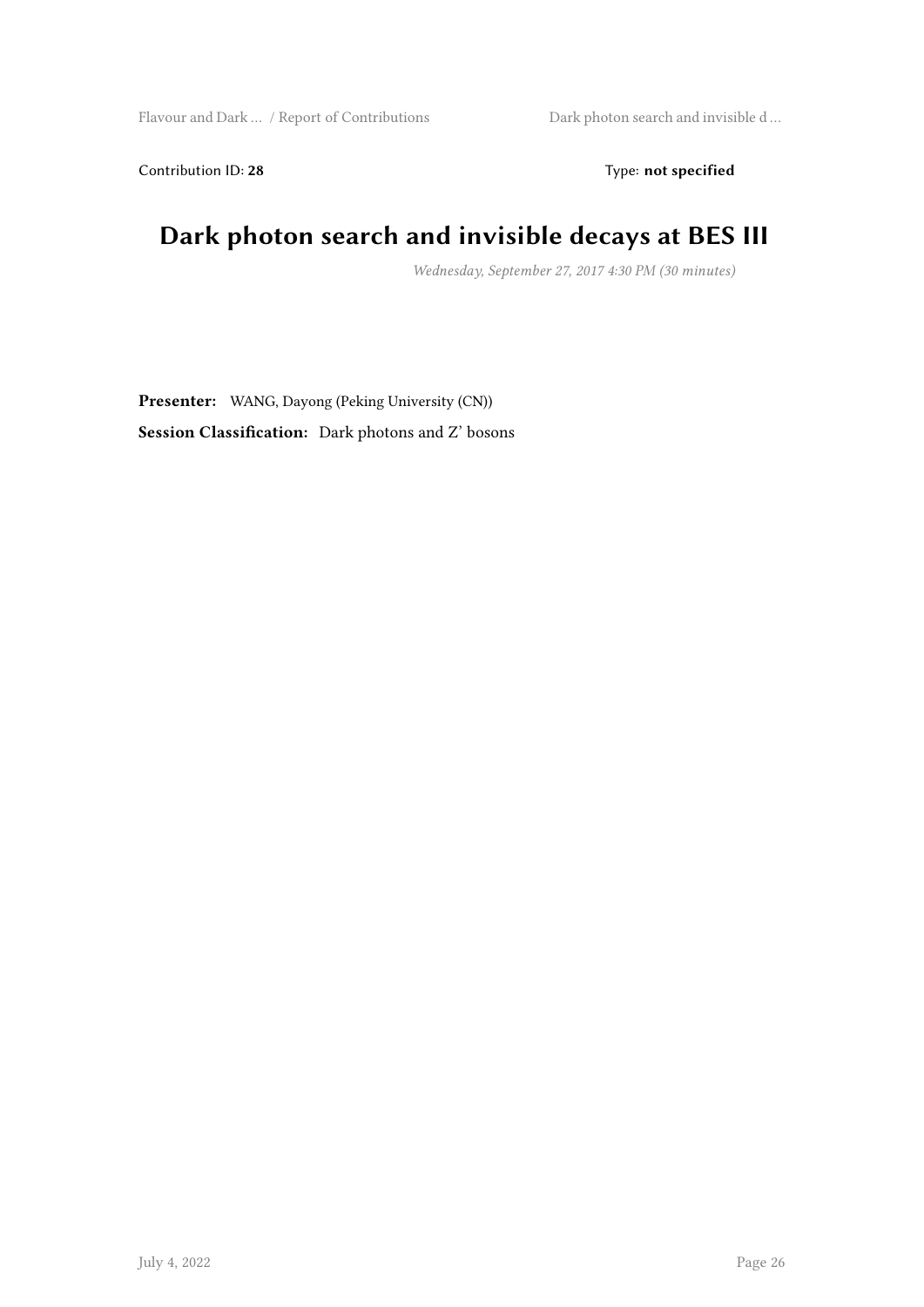Flavour and Dark … / Report of Contributions Dark matter and g-2

Contribution ID: 29 Type: **not specified** 

# **Dark matter and g-2**

*Thursday, September 28, 2017 12:00 PM (30 minutes)*

**Presenter:** CALIBBI, Lorenzo

**Session Classification:** Lepton flavour violation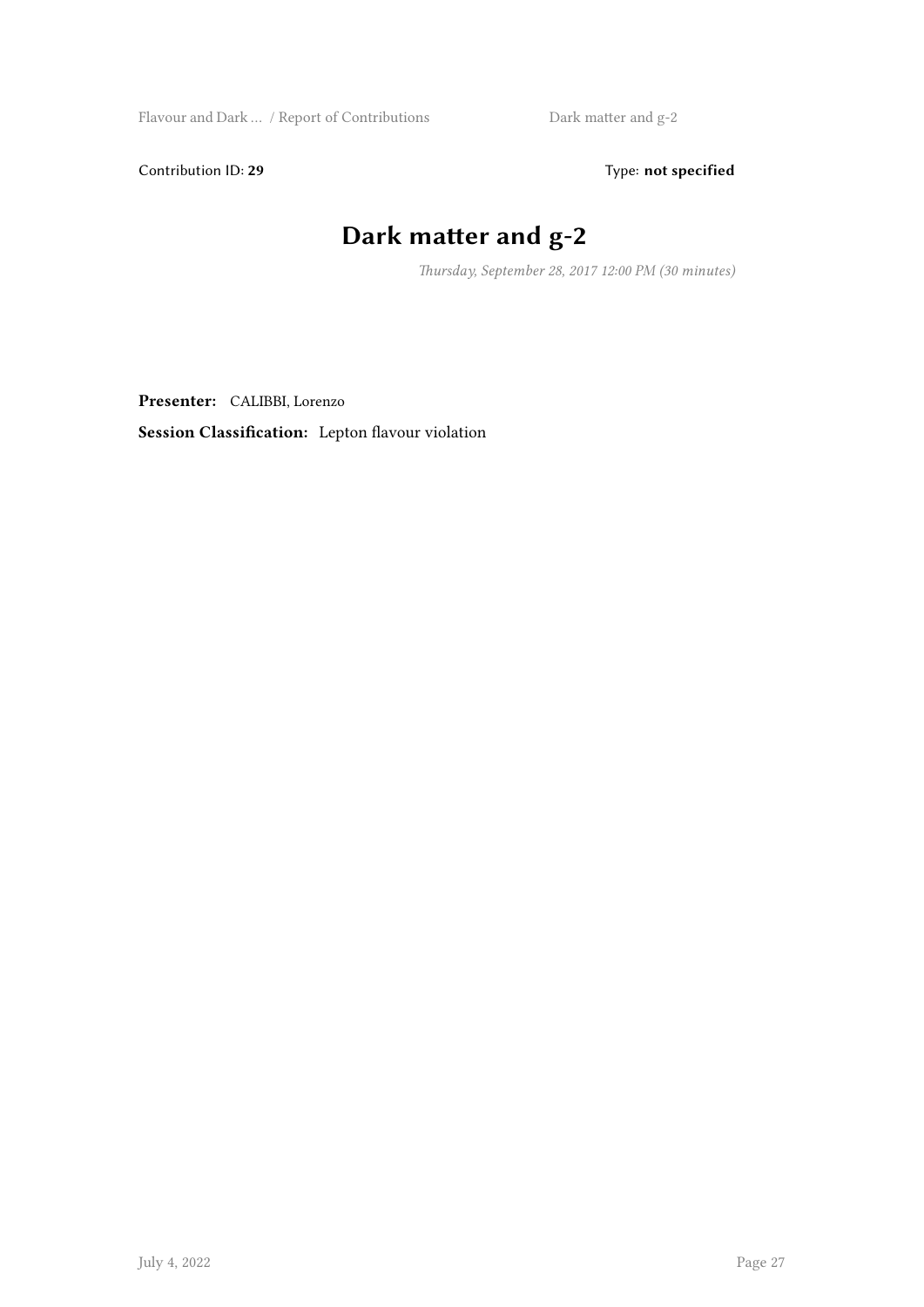Contribution ID: 30 Type: **not specified** 

#### **Displaced vertices from heavy neutrinos at the LHC**

*Monday, September 25, 2017 5:25 PM (30 minutes)*

**Presenter:** DELLE ROSE, Luigi (Rutherford Appleton Lab and University of Southampton) **Session Classification:** Sterile neutrinos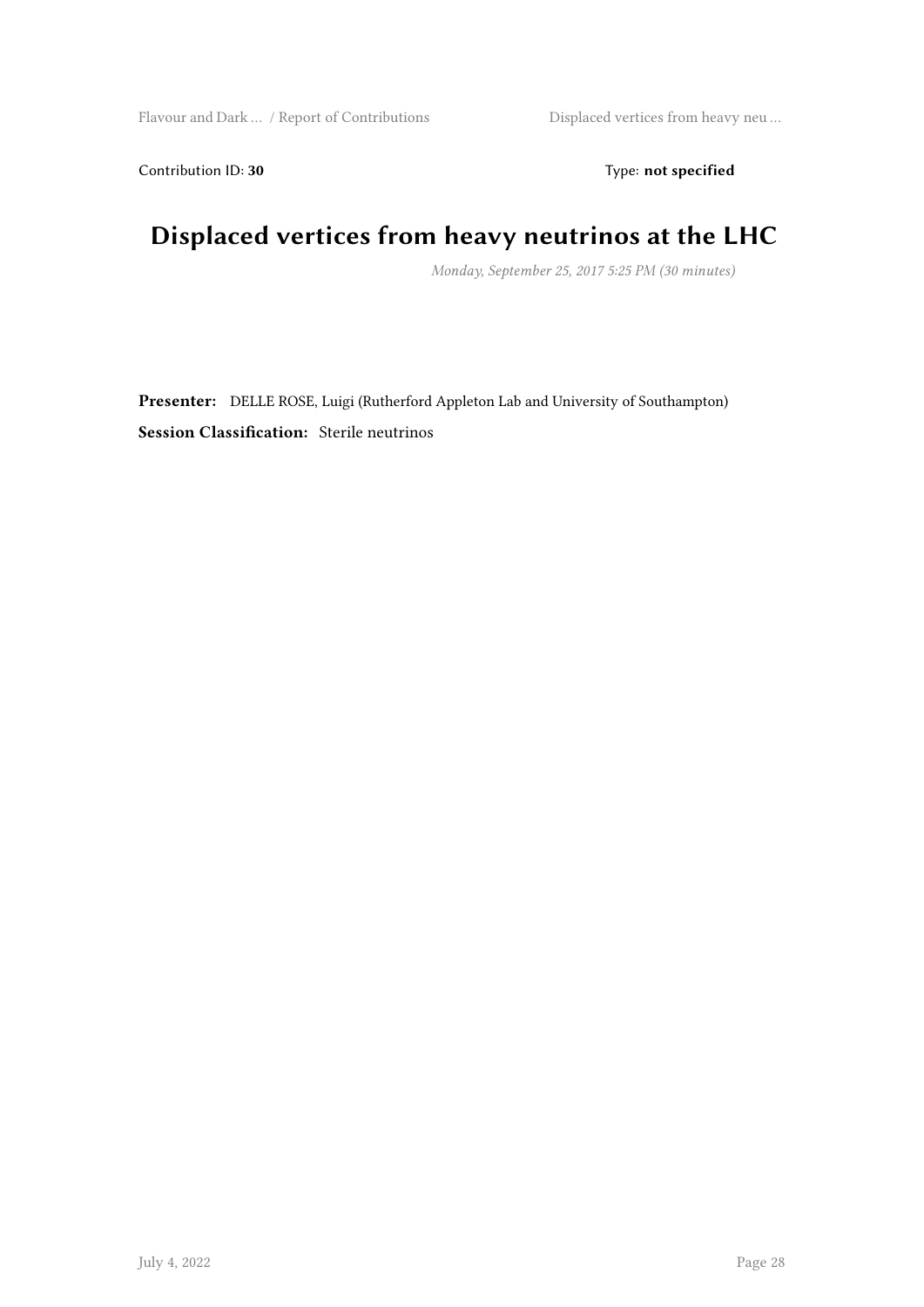Flavour and Dark … / Report of Contributions B decays with invisibles in the final …

Contribution ID: 31 Type: **not specified** 

#### **B decays with invisibles in the final state**

*Tuesday, September 26, 2017 12:00 PM (30 minutes)*

**Presenter:** HECK, Martin **Session Classification:** Axions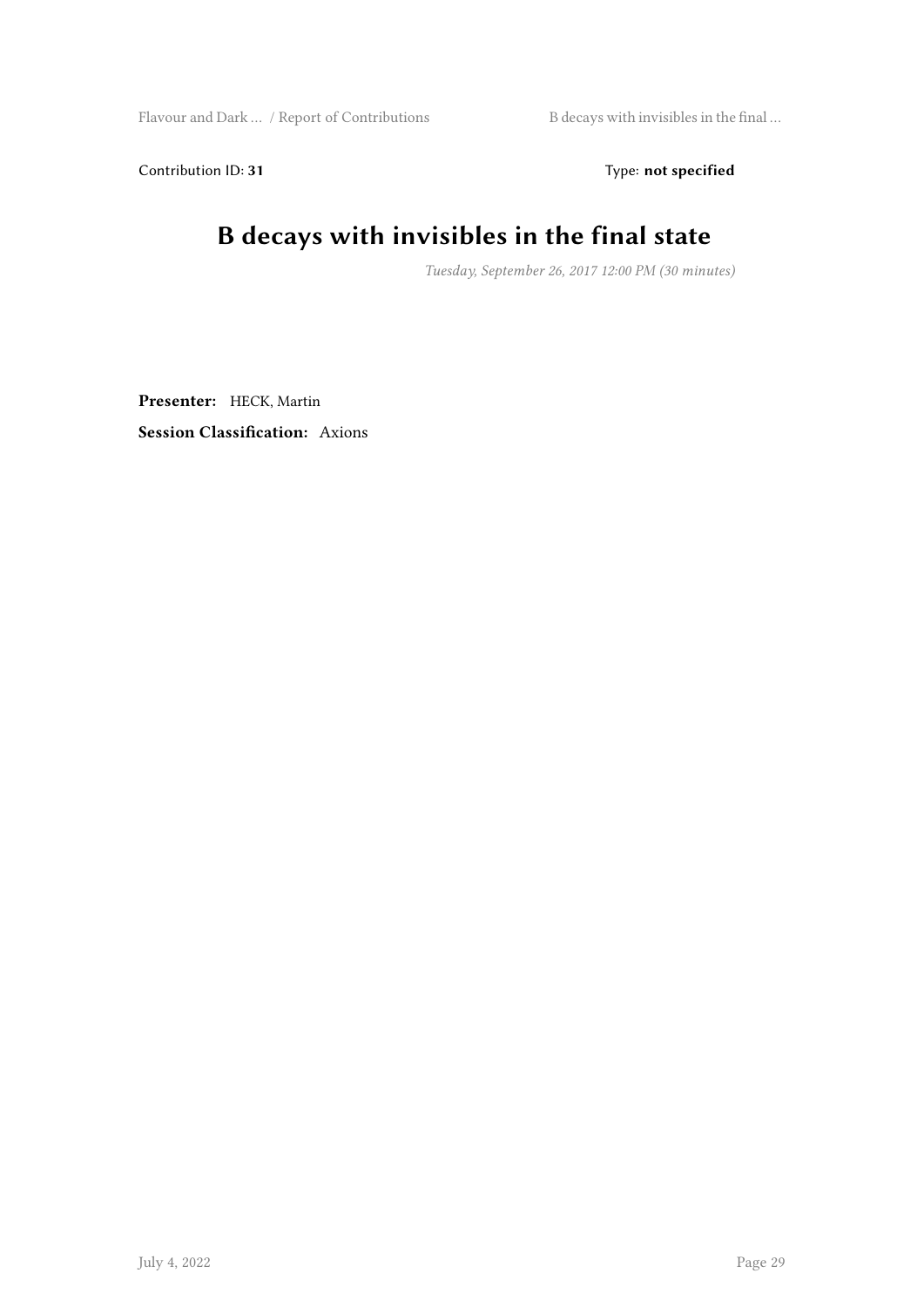Flavour and Dark … / Report of Contributions Bus transfer to KIT

Contribution ID: 32 Type: **not specified** 

#### **Bus transfer to KIT**

*Tuesday, September 26, 2017 2:00 PM (1h 15m)*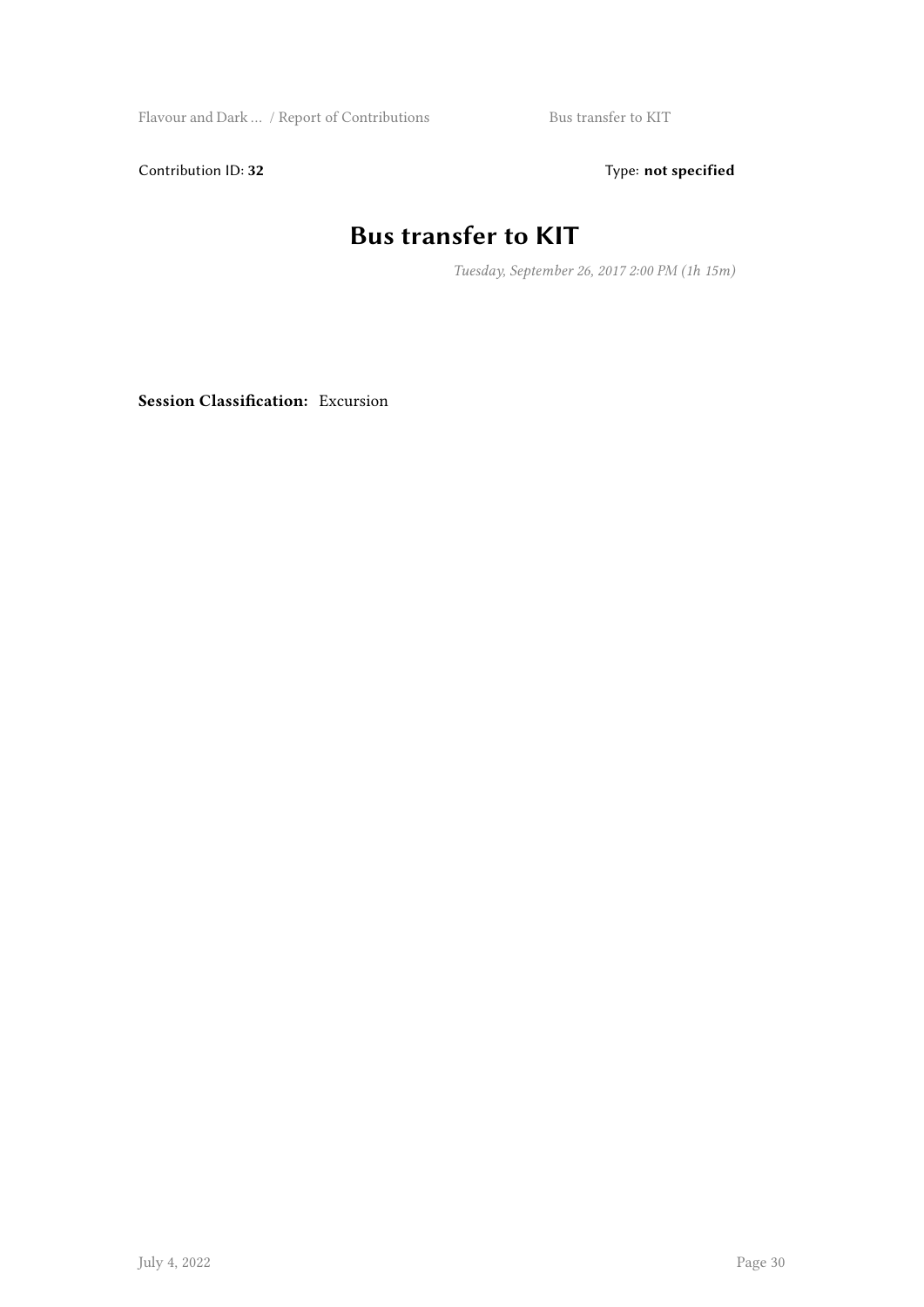Flavour and Dark … / Report of Contributions Check-in at KIT Campus North

Contribution ID: 33 Type: **not specified** 

### **Check-in at KIT Campus North**

*Tuesday, September 26, 2017 3:15 PM (15 minutes)*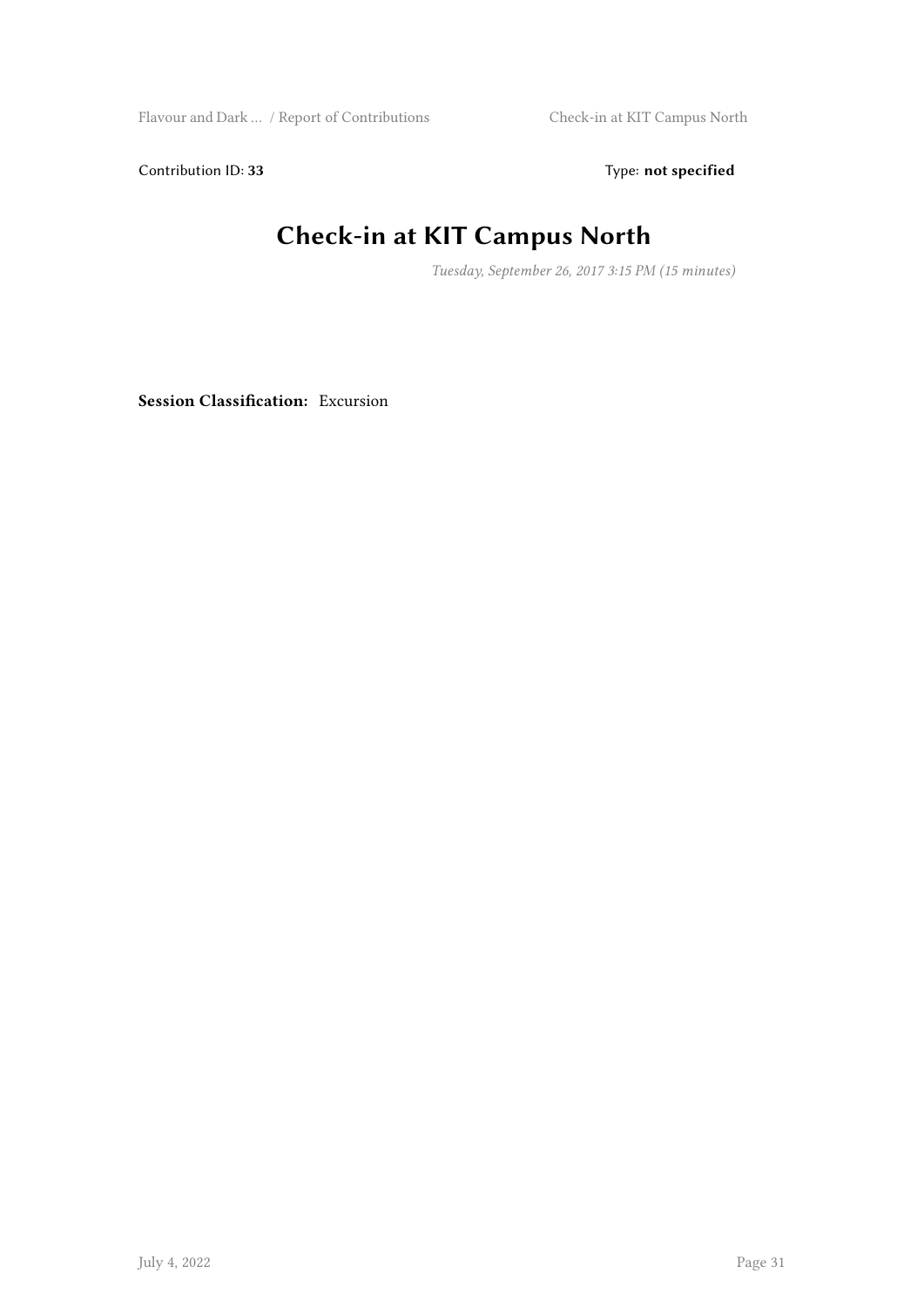Flavour and Dark  $\dots\,$  / Report of Contributions  $\hfill$  Visit of Tritium Laboratory and K  $\dots$ 

Contribution ID: 34 Type: **not specified** 

#### **Visit of Tritium Laboratory and KATRIN experiment**

*Tuesday, September 26, 2017 3:30 PM (2 hours)*